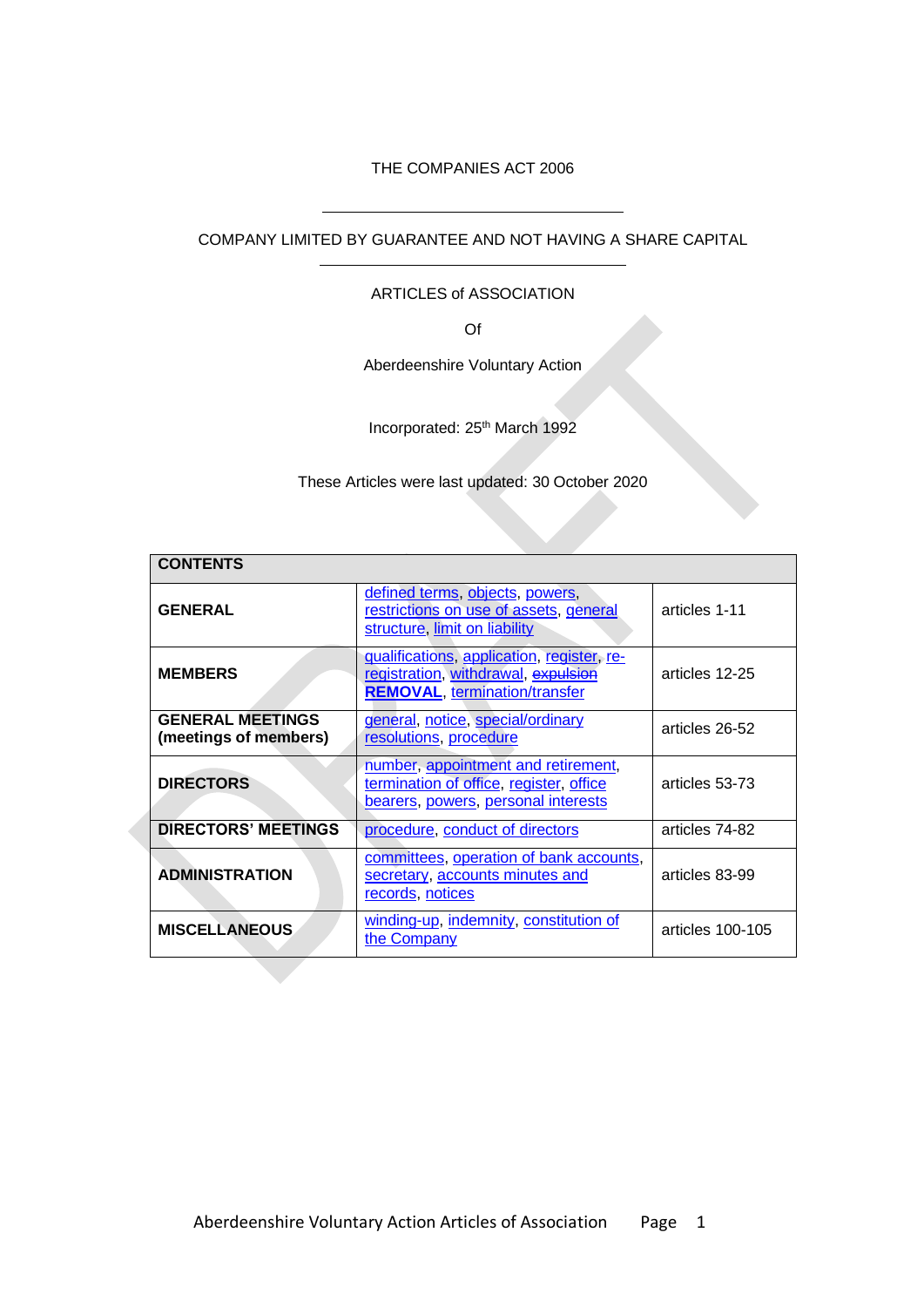### **Defined terms**

<span id="page-1-0"></span>

| 1              | In these articles of association, unless the context requires otherwise:                                                                                                                                                                                                                                                           |
|----------------|------------------------------------------------------------------------------------------------------------------------------------------------------------------------------------------------------------------------------------------------------------------------------------------------------------------------------------|
|                | (a) "Act" means the Companies Act 2006;                                                                                                                                                                                                                                                                                            |
|                | (b) "2005 Act" means the Charities and Trustee Investment<br>(Scotland) Act 2005;                                                                                                                                                                                                                                                  |
|                | (c) "charity" means a body which is either a "Scottish charity"<br>within the meaning of section 13 of the Charities and Trustee<br>Investment (Scotland) Act 2005 or a "charity" within the<br>meaning of section 1 of the Charities Act 2006, providing (in<br>either case) that its objects are limited to charitable purposes; |
|                | (d) "charitable purpose" means a charitable purpose under<br>section 7 of the Charities and Trustee Investment (Scotland)<br>Act 2005 which is also regarded as a charitable purpose in<br>relation to the application of the Taxes Acts;                                                                                          |
|                | (e) "electronic form" has the meaning given in section 1168 of<br>the Act;                                                                                                                                                                                                                                                         |
|                | "Company" means Aberdeenshire Voluntary Action;<br>(1)                                                                                                                                                                                                                                                                             |
|                | "local authority area" means the area covered<br>by<br>(g)<br>Aberdeenshire Council or its successors;                                                                                                                                                                                                                             |
|                | "OSCR" means the Office of the Scottish Charity Regulator;<br>(h)                                                                                                                                                                                                                                                                  |
|                | "property" means any property, heritable or moveable, real or<br>(i)<br>personal, wherever situated;                                                                                                                                                                                                                               |
|                | "subsidiary" has the meaning given in section 1159 of the<br>(i)<br>Act; and                                                                                                                                                                                                                                                       |
|                | (k) "clear days" shall be taken to mean that, for the notice period,<br>the day after the notice is posted, (or, in the case of a notice<br>sent by electronic means, the day after it was sent) and also<br>the day of the meeting, should be excluded.                                                                           |
| $\overline{2}$ | Any reference to a provision of any legislation (including any statutory<br>instrument) shall include any statutory modification or re-enactment<br>of that provision in force from time to time.                                                                                                                                  |
| 3              | The singular includes the plural and vice versa and reference to any                                                                                                                                                                                                                                                               |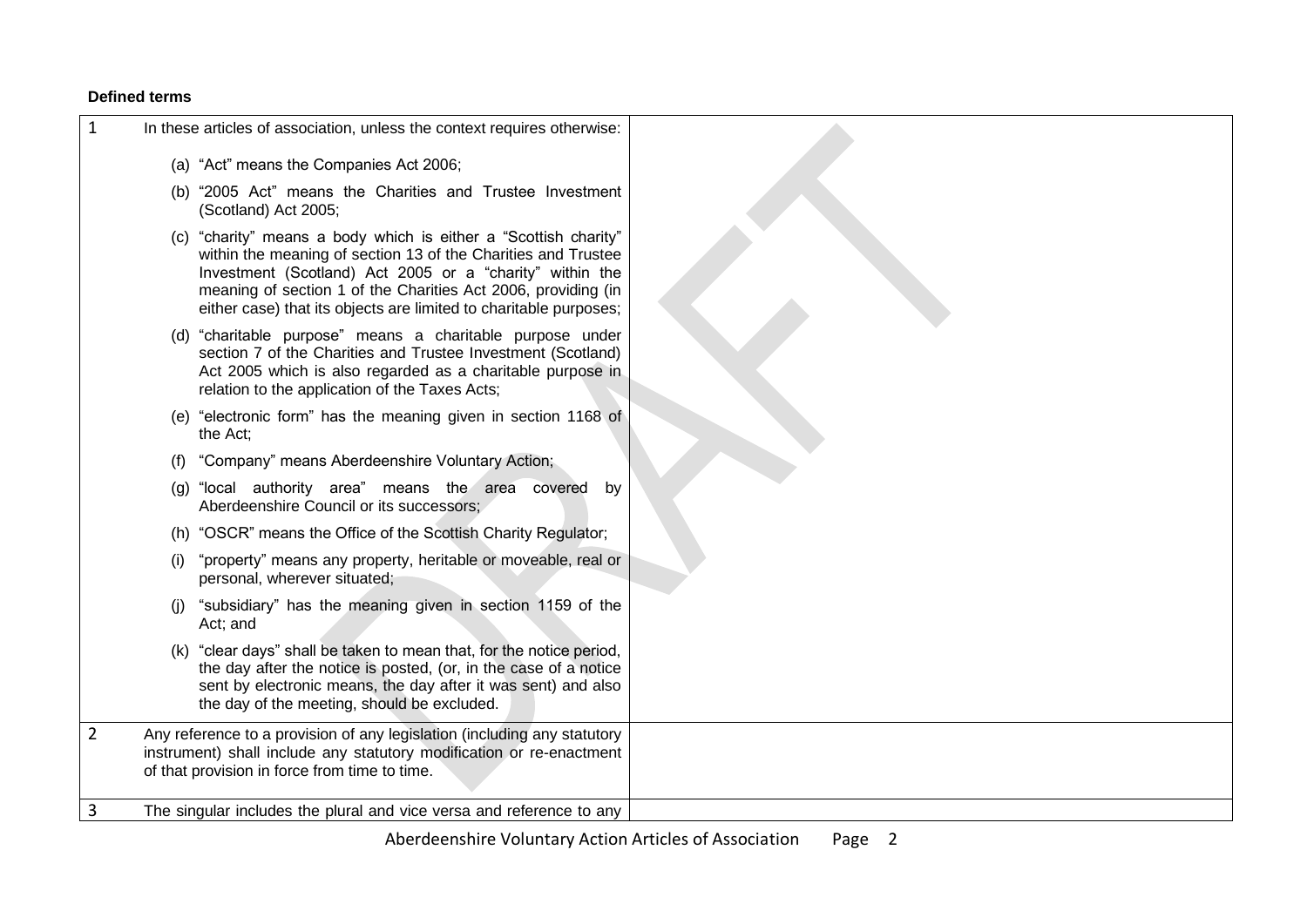|                | gender includes all genders.                                                                                                      |  |
|----------------|-----------------------------------------------------------------------------------------------------------------------------------|--|
| <b>4</b>       | Words and expressions defined in the Act shall, save where<br>otherwise defined in these articles, bear the same meanings herein. |  |
| <b>Objects</b> |                                                                                                                                   |  |

# **Objects**

| 5 | The Company's objects are:                                                                                                                                                                                                                                                                                                                                                                                                                                                      |  |
|---|---------------------------------------------------------------------------------------------------------------------------------------------------------------------------------------------------------------------------------------------------------------------------------------------------------------------------------------------------------------------------------------------------------------------------------------------------------------------------------|--|
|   | (a) To advance citizenship and community development by<br>assisting voluntary, charitable, social enterprise and<br>community organisations (collectively referred to as the Third<br>Sector) and volunteers to thrive and develop. This will<br>include working with public sector agencies and the provision<br>of services which will strengthen the contribution of the Third<br>Sector and volunteers to the economic, social and cultural<br>development of communities; |  |
|   | (b) To advance health and relieve poverty by supporting third<br>and public sector organisations and volunteers to deliver high<br>quality services and activities to vulnerable groups and by<br>operating appropriate projects to deliver services in the local<br>authority area;                                                                                                                                                                                            |  |
|   | To advance education through the provision of appropriate<br>(C)<br>training to Third Sector organisations, volunteer involving<br>organisations, public sector bodies, volunteers, potential<br>volunteers and local citizens.                                                                                                                                                                                                                                                 |  |
| 6 | The Company's objects are restricted to those set out in article 5 (but<br>subject to article 7).                                                                                                                                                                                                                                                                                                                                                                               |  |
|   | The Company may (subject to first obtaining the consent of OSCR)<br>add to, remove or alter the statement of the Company's objects in<br>article 5; on any occasion when it does so, it must give notice to the<br>registrar of companies and the amendment will not be effective until<br>that notice is registered on the register of companies.                                                                                                                              |  |

### <span id="page-2-1"></span><span id="page-2-0"></span>**Powers**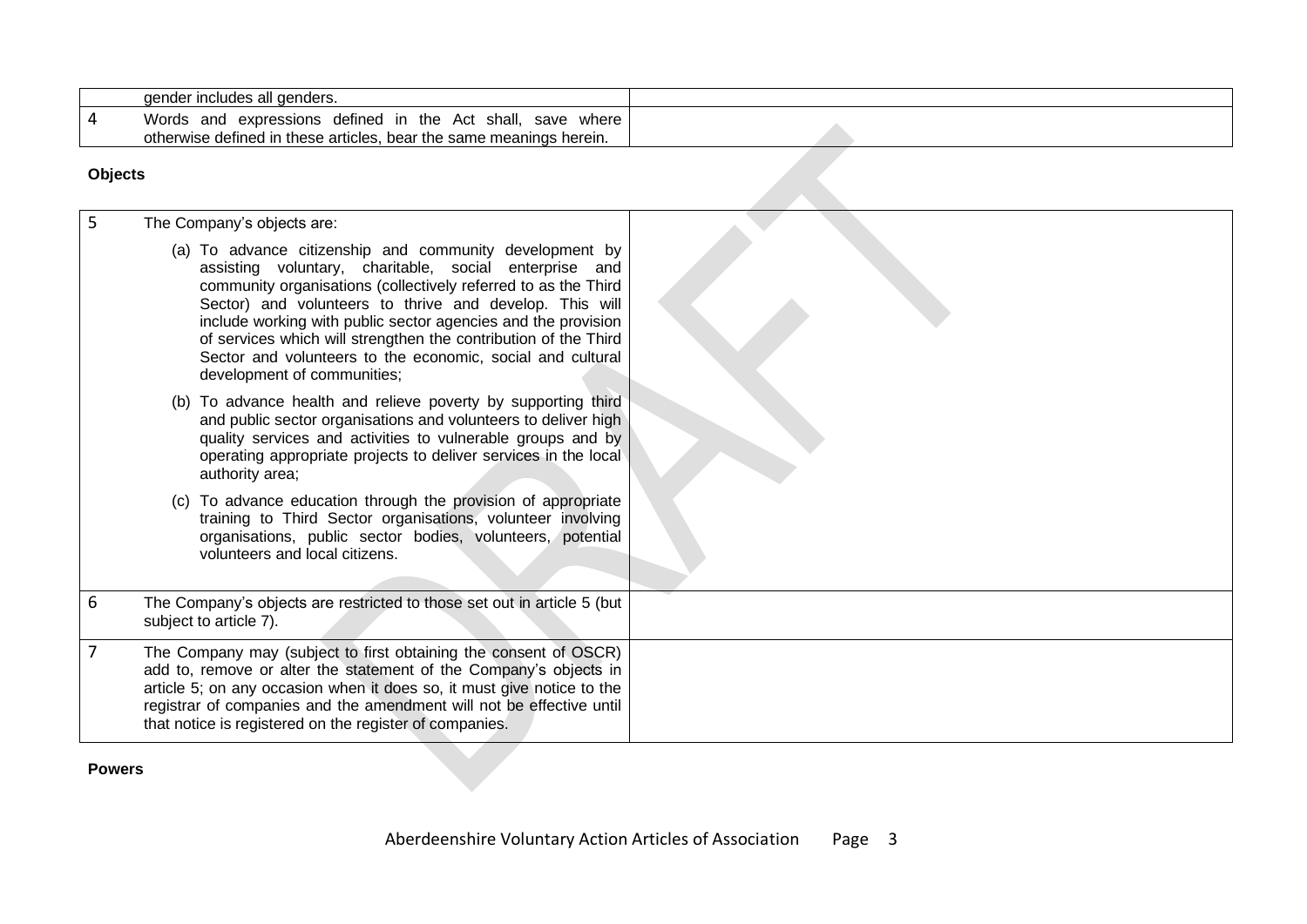- 8 In pursuance of the objects listed in article 5 (but not otherwise), the Company shall have the following powers:
	- (a) To provide relevant information, including information from public bodies and facilitate the exchange and sharing of resources, ideas and the planning of services to the community;
	- (b) To facilitate dialogue and co-operation amongst and between voluntary and public bodies and other relevant agencies;
	- (c) To facilitate according to identified need the formation of ad hoc groups and working parties and thus enable specific tasks which might be identified locally to be undertaken;
	- (d) To ensure the provision of support and assistance to new and existing voluntary organisations established within the community to meet the identified need;
	- (e) To receive, manage and distribute, on behalf of statutory agencies, funding to third sector organisations, some of whom may be members of the Company;
	- (f) Subject to such consents as may be required by law, to borrow and raise money for the furtherance of the objects of the Company in such manner and on such security as the Company may think fit;
	- (g) To take such steps as may be deemed appropriate for the purpose of raising funds for the Company's activities and to invite and receive grants, donations and legacies of all kinds (and to accept any reasonable conditions attaching to them) from any organisation, person or persons by way of subscription, donation or otherwise; however the Company shall have the right to disclaim any gift, legacy or bequest in whole or in part in such circumstances as the Company may think fit;
	- (h) To lend money and give credit (with or without security) and to grant guarantees and issue indemnities;
	- (i) To invest any funds which are not immediately required for the Company's activities in such investments as may be considered appropriate (and to dispose of, and vary, such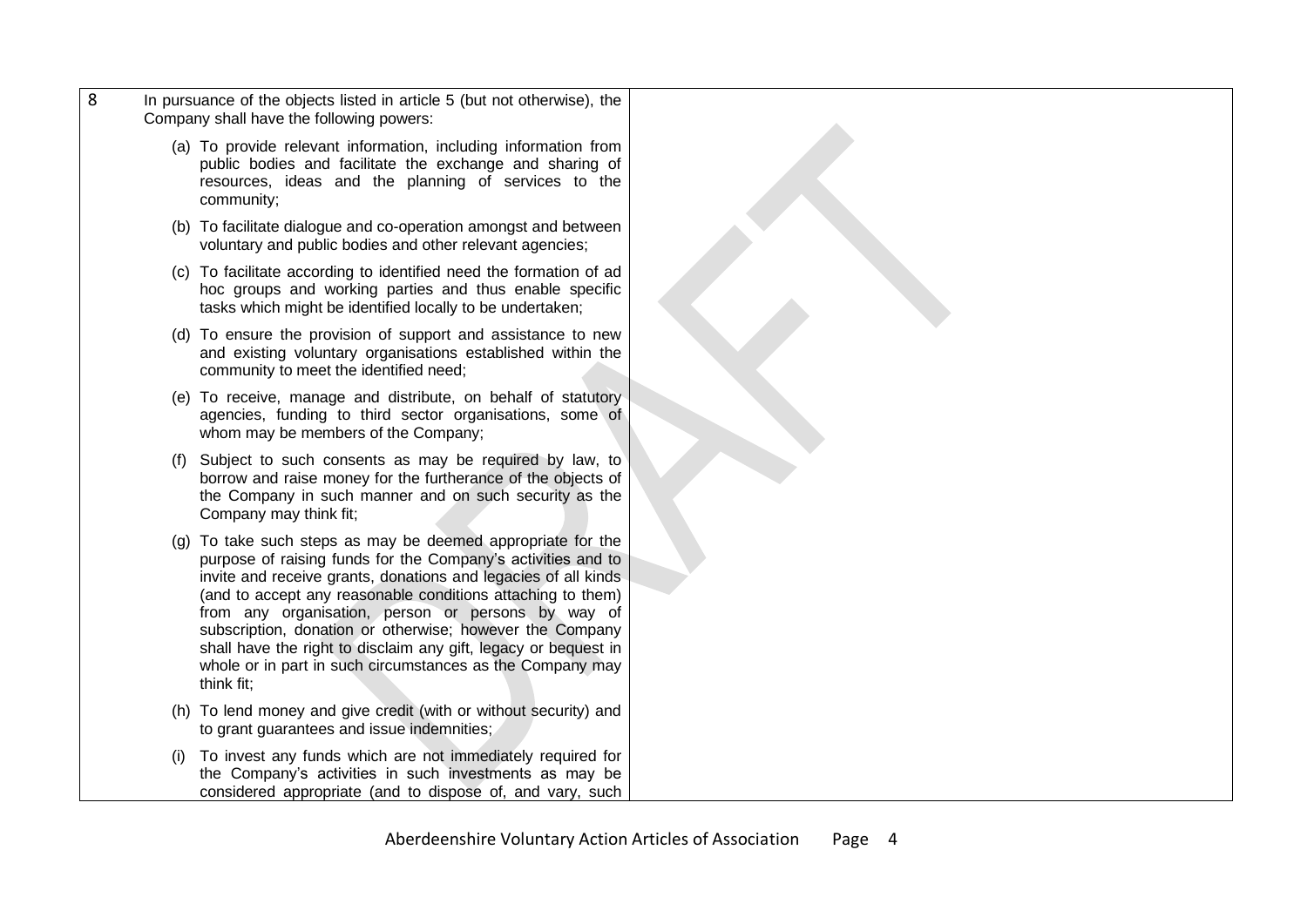#### investments);

- (j) To purchase, take on lease, hire, or otherwise acquire, any property, business or rights which are suitable for the Company's activities;
- (k) To sell, let, hire out, license, or otherwise dispose of, all or any part of the property and rights of the Company;
- (l) Subject to article 9, to employ such staff as are considered appropriate for the proper conduct of the Company's activities, and to make reasonable provision for the payment of pension and/or other benefits for members of staff, exmembers of staff and their dependants;
- (m) To liaise with, work with and/or enter into any arrangement with any organisation, government or authority which may be advantageous for the purposes of the activities of the Company, and to enter into any arrangement for cooperation or mutual assistance with any such body;
- (n) To effect insurance of all kinds (which may include trustee indemnity and officers' liability insurance);
- (o) To subscribe to, become a member of, or amalgamate or cooperate with any other charitable organisation, institution, society or body not formed or established for the purposes of distributing profit (whether incorporated or not and whether in Great Britain or Northern Ireland) whose objects are wholly or in part similar to those of the Company and which by its Constitution prohibits the distribution of its income and property amongst its members;
- (p) To establish and/or support any other charity, and to make donations for any charitable purpose falling within the Company's objects;
- (q) To do all or any of the things previously authorised either alone or in conjunction with any other charitable organisation, institution, society or body with which this Company is authorised to amalgamate;
- (r) To pay all or any expenses incurred in connection with the promotion, formation and incorporation of the Company;
- (s) To promote, acquire and/or hold shares in companies,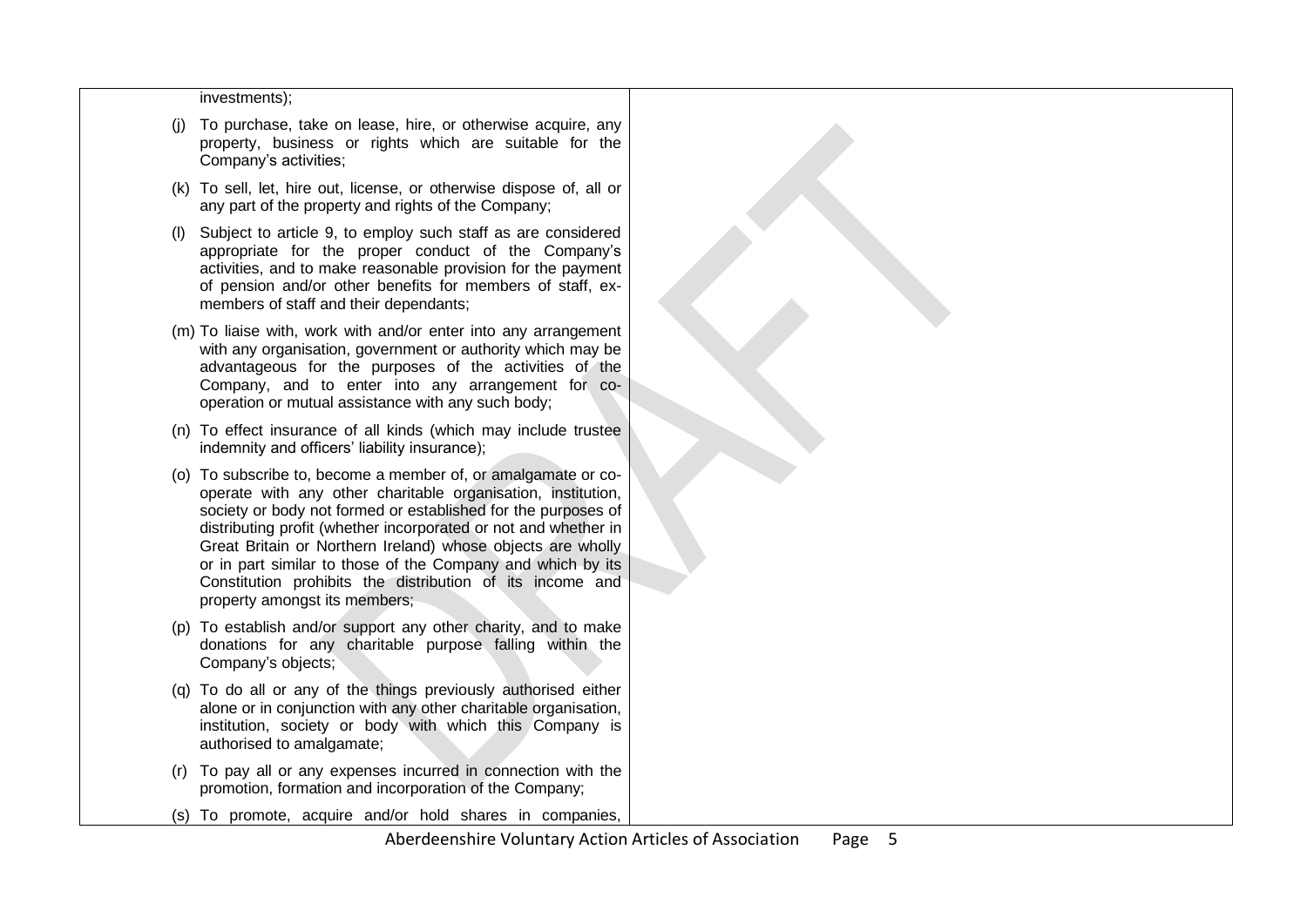|  | including a subsidiary company, in furtherance of the above<br>objects or whose income may support the furtherance of the<br>above objects;                                                                                                                                                                                                                                                                                      |  |
|--|----------------------------------------------------------------------------------------------------------------------------------------------------------------------------------------------------------------------------------------------------------------------------------------------------------------------------------------------------------------------------------------------------------------------------------|--|
|  | To set up any subsidiary companies and/or enter into any<br>formal partnership or consortium arrangements to further the<br>Company's objects;                                                                                                                                                                                                                                                                                   |  |
|  | (u) To open and operate such bank accounts and other financial<br>savings accounts as required in the name of the Company;                                                                                                                                                                                                                                                                                                       |  |
|  | (v) To enable and support any lawful activity in support of<br>voluntary, charitable, community and social enterprise in the<br>local authority area;                                                                                                                                                                                                                                                                            |  |
|  | (w) To promote member companies whose activities may further<br>one or more of the above objects, or may generate income to<br>support the activities of the Company;                                                                                                                                                                                                                                                            |  |
|  | (x) To engage such consultants and advisers as are considered<br>appropriate from time to time and pay fees to such advisers<br>or consultants;                                                                                                                                                                                                                                                                                  |  |
|  | (y) To oppose, or object to, any application or proceedings<br>which may prejudice the Company's interests;                                                                                                                                                                                                                                                                                                                      |  |
|  | (z) To apply for, purchase or otherwise acquire, and protect and<br>renew in any part of the world any patents, patent rights,<br>brevets d'invention, privileges, concessions and licences,<br>secret processes, trademarks, trade names, brands and<br>copyrights and the like which may seem capable of being<br>used for any of the above objects, and to use, exercise,<br>develop, prolong and grant licences of the same; |  |
|  | (aa) To do anything which may be incidental or conducive to the<br>furtherance of any of the Company's objects.                                                                                                                                                                                                                                                                                                                  |  |

## **Restrictions on use of the Company's assets**

<span id="page-5-0"></span>

| The following restrictions on assets apply in relation to the Company:                                         |
|----------------------------------------------------------------------------------------------------------------|
| (a) The income and property of the Company shall be applied<br>solely towards promoting the Company's objects. |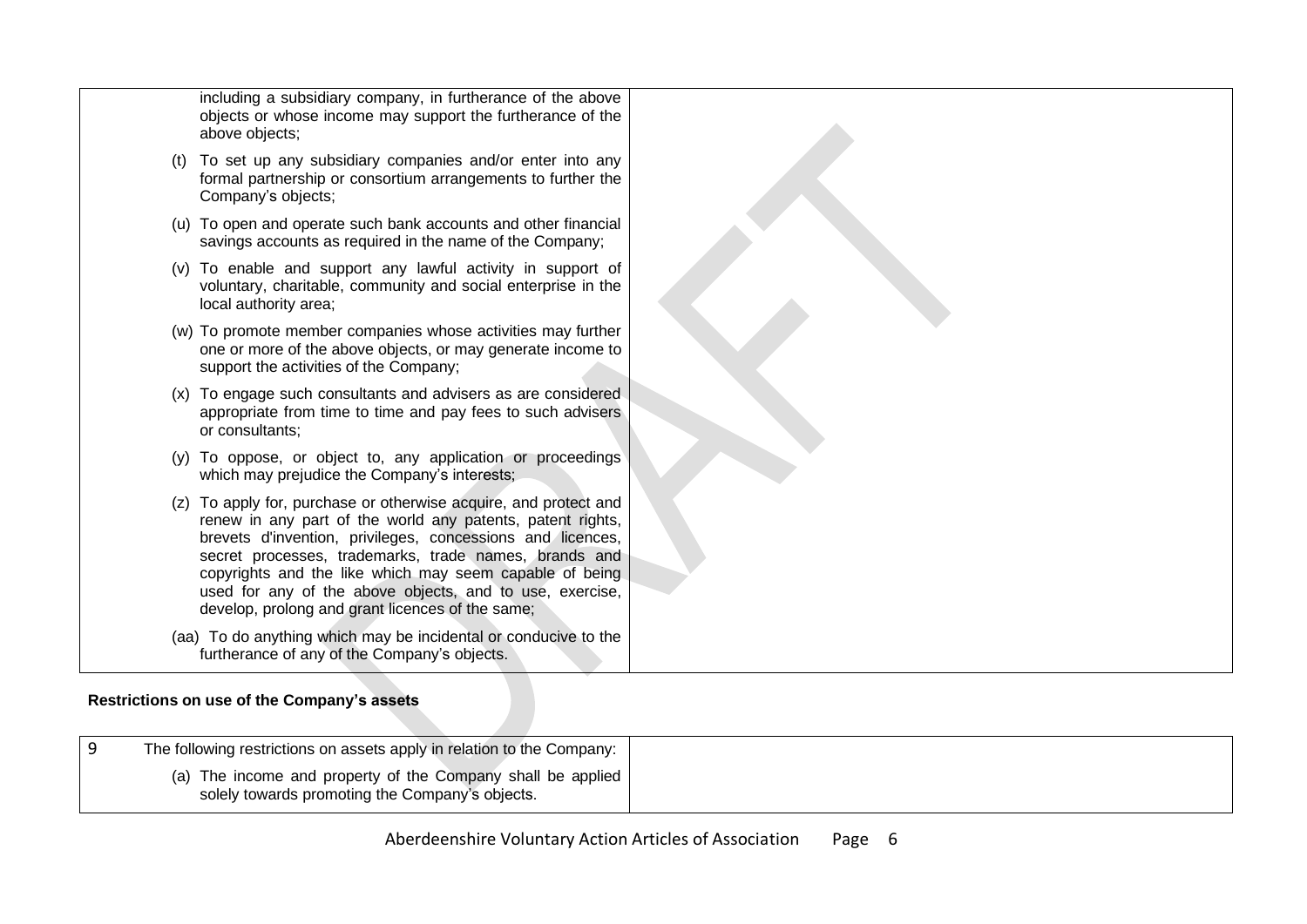- (b) Subject to article 8, no part of the income or property of the Company shall be paid or transferred (directly or indirectly) to the members of the Company, whether by way of dividend, bonus or otherwise.
	- (c) No director of the Company shall be appointed as a paid employee of the Company; no director shall hold any office under the Company for which a salary or fee is payable.
	- (d) No benefit (whether in money or in kind) shall be given by the Company to any director except (i) repayment of out-ofpocket expenses or (ii) reasonable payment in return for particular services (not being of a management nature) actually rendered to the Company.

#### **General Structure**

| 10 | The structure of the Company consists of:                                                                                                                                                                                                                                                                                                                                                                                                                                                                                                                                                                                  | The structure of the Company consists of:                                                                                                                                                                                                                                                                                                                                                                                                                                                                                                                                                                                                                                                                                                   |
|----|----------------------------------------------------------------------------------------------------------------------------------------------------------------------------------------------------------------------------------------------------------------------------------------------------------------------------------------------------------------------------------------------------------------------------------------------------------------------------------------------------------------------------------------------------------------------------------------------------------------------------|---------------------------------------------------------------------------------------------------------------------------------------------------------------------------------------------------------------------------------------------------------------------------------------------------------------------------------------------------------------------------------------------------------------------------------------------------------------------------------------------------------------------------------------------------------------------------------------------------------------------------------------------------------------------------------------------------------------------------------------------|
|    | (a) the MEMBERS - who have the right to attend the annual<br>general meeting (and any other general meeting) and have<br>important powers under the articles of association and the<br>Act; in particular, the members elect people to serve as<br>directors and take decisions in relation to changes to the<br>articles themselves<br>(b) the DIRECTORS - who hold regular meetings during the<br>period between annual general meetings, and generally<br>control and supervise the activities of the Company; in<br>particular, the directors are responsible for monitoring the<br>financial position of the Company. | (a) the MEMBERS - who have the right to attend the annual general meeting (and<br>any other general meeting) and have important powers under the articles of<br>association and the Act; in particular, the members elect people to serve as<br>directors and take decisions in relation to changes to the articles themselves<br>(b) the DIRECTORS - who hold regular meetings during the period between annual<br>general meetings, and generally control and supervise the activities of the<br>Company; in particular, the directors are responsible for monitoring RISKS,<br><b>WHICH INCLUDE BUT ARE NOT LIMITED TO the financial position of the</b><br>Company, AND APPROVING APPROPRIATE CONTROL MEASURES WHEN<br><b>REQUIRED.</b> |

#### **Liability of members**

<span id="page-6-1"></span><span id="page-6-0"></span>

| -11 | Each member undertakes that if the Company is wound up while<br>he/she/it is a member (or within one year after he/she ceases to be a  <br>member), he/she/it will contribute - up to a maximum of £1 - to the<br>assets of the Company, to be applied towards: |  |
|-----|-----------------------------------------------------------------------------------------------------------------------------------------------------------------------------------------------------------------------------------------------------------------|--|
|     | (c) payment of the Company's debts and liabilities contracted                                                                                                                                                                                                   |  |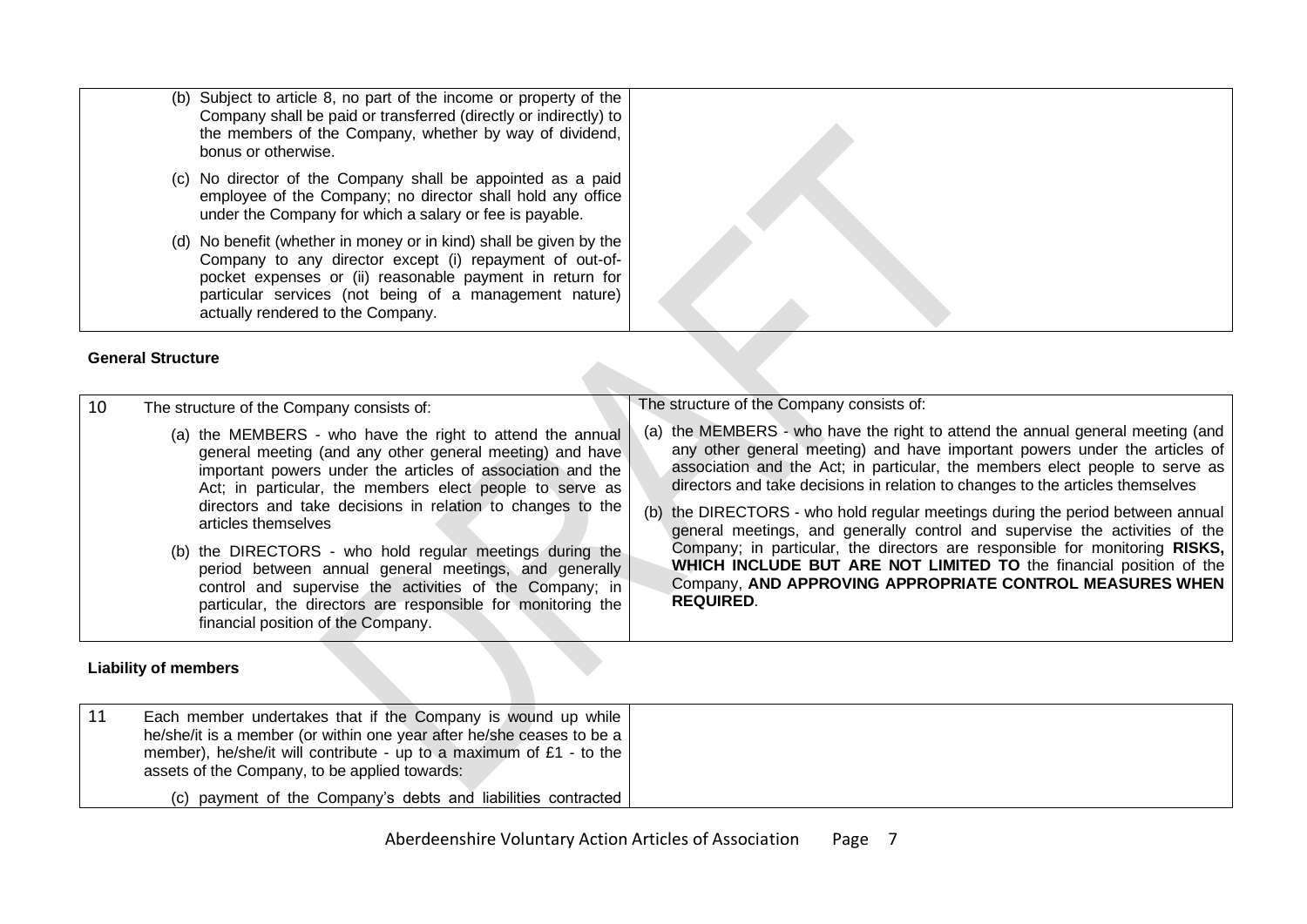| before he/she ceases to be a member;                                    |  |
|-------------------------------------------------------------------------|--|
| (d) payment of the costs, charges and expenses of winding up;<br>and    |  |
| (e) adjustment of the rights of the contributories among<br>themselves. |  |

# **Member qualifications**

|    | <b>Member qualifications</b>                                                                                                                                                                                                       |                                                                                                                                                                                                                                 |
|----|------------------------------------------------------------------------------------------------------------------------------------------------------------------------------------------------------------------------------------|---------------------------------------------------------------------------------------------------------------------------------------------------------------------------------------------------------------------------------|
| 12 | The members of the Company shall consist of the subscribers to the<br>memorandum of association and such other persons and<br>organisations as are admitted to membership (under articles 15 to<br>$(17)$ .                        |                                                                                                                                                                                                                                 |
| 13 | Membership shall be open to:                                                                                                                                                                                                       | Membership shall be open to:                                                                                                                                                                                                    |
|    | (a) any third sector organisations operating in the local authority<br>area in which the Company operates, and                                                                                                                     | (a) any <b>COMMUNITY, VOLUNTARY, AND</b> third sector organisations operating in<br>the local authority area in which the Company operates, and                                                                                 |
|    | (b) any individual person over the age of 16 who lives or works<br>in the local authority area in which the Company operates<br>and who supports the aims and objectives of the Company.                                           | any individual person over the age of 16 who lives or works in the local authority<br>area in which the Company operates and who supports the aims and objectives<br>of the Company.                                            |
|    | Organisational members are represented at general meetings and<br>exercise their rights as members of the Company through an<br>appropriate individual authorised by the member organisation (the<br>"authorised representative"). | Organisational members are represented at general meetings and exercise their<br>rights as members of the Company through an appropriate individual authorised by<br>the member organisation (the "authorised representative"). |
| 14 | Employees of the Company shall not be eligible for membership; a<br>person who becomes an employee of the Company after admission<br>to membership shall automatically cease to be a member.                                       |                                                                                                                                                                                                                                 |

# <span id="page-7-0"></span>**Application for membership**

<span id="page-7-1"></span>

| Any person or organisation who wishes to become a member must<br>sign, and lodge with the Company, a written application for<br>membership. |  |
|---------------------------------------------------------------------------------------------------------------------------------------------|--|
| The directors may, at their discretion and on reasonable grounds,  <br>refuse to admit any person or organisation to membership.            |  |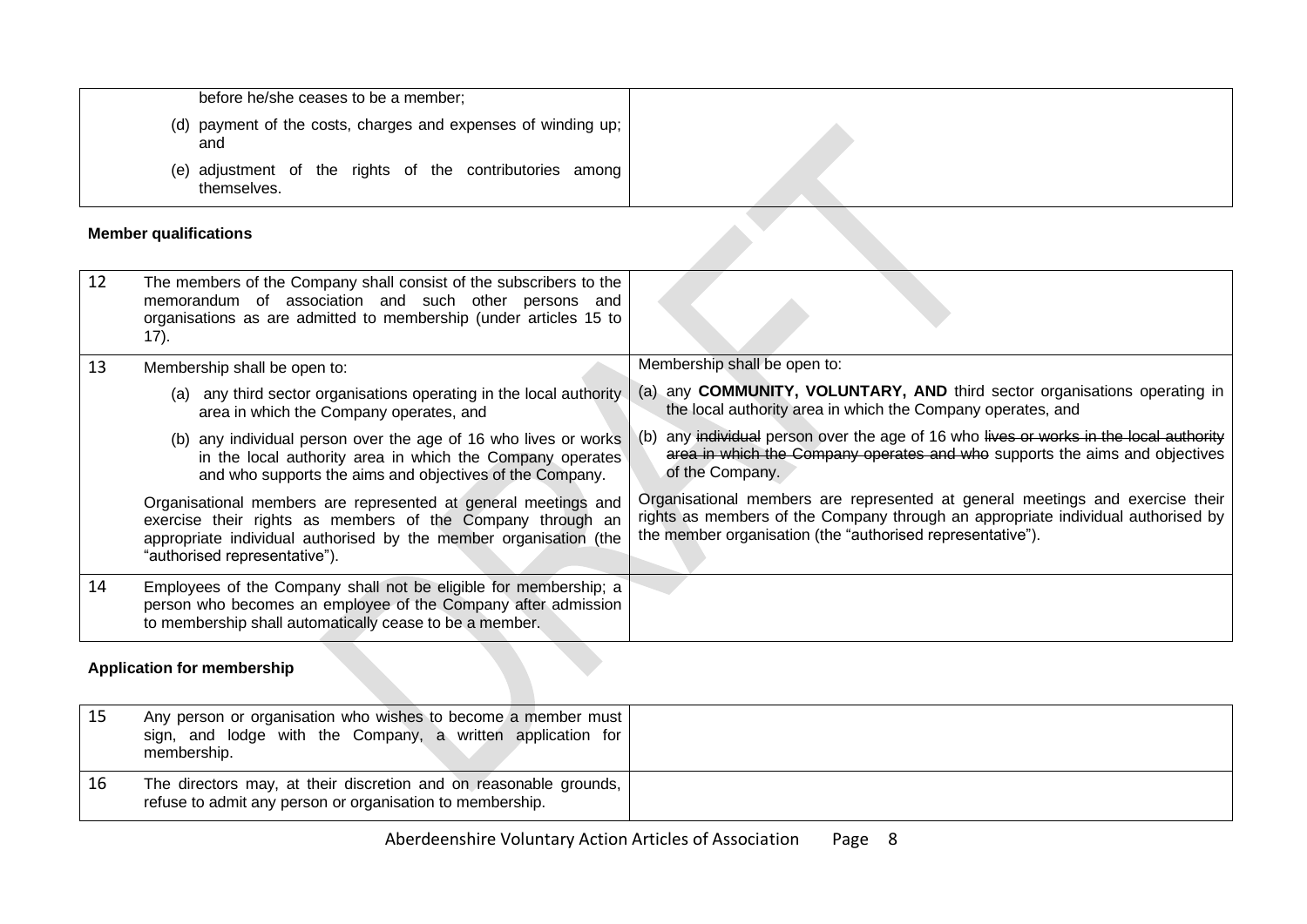| The directors shall consider each application for membership at the      | <sup>1</sup> The directors shall consider each applicationS for membership at the first directors' |
|--------------------------------------------------------------------------|----------------------------------------------------------------------------------------------------|
| first directors' meeting which is held after receipt of the application; | I meeting which is held after receipt of the application; the directors shall, within a $ $        |
| the directors shall, within a reasonable time after the meeting, notify  | I reasonable time after the meeting, notify the applicant of their decision. on the                |
| the applicant of their decision on the application.                      | application.                                                                                       |

#### **Register of members**

| 18<br>The directors shall maintain a register of members, setting out the full  <br>name and address of each member, the date on which he/she/it was<br>admitted to membership, and the date on which any person or<br>organisation ceased to be a member. |  |
|------------------------------------------------------------------------------------------------------------------------------------------------------------------------------------------------------------------------------------------------------------|--|
|------------------------------------------------------------------------------------------------------------------------------------------------------------------------------------------------------------------------------------------------------------|--|

#### **Re-registration of members**

| 19  | The directors may issue notices to the members requiring them to<br>confirm that they wish to remain as members of the organisation, and<br>allowing them a period of 28 days (running from the date of issue of<br>the notice) to provide that confirmation to the board. Such notices<br>shall refer to the consequences (under article 20) of failing to provide<br>confirmation within the 28 day period. |                                                                                                                                                                                                                                                                        |
|-----|---------------------------------------------------------------------------------------------------------------------------------------------------------------------------------------------------------------------------------------------------------------------------------------------------------------------------------------------------------------------------------------------------------------|------------------------------------------------------------------------------------------------------------------------------------------------------------------------------------------------------------------------------------------------------------------------|
| -20 | If a member fails to provide confirmation to the Company that<br>he/she/it wishes to remain as a member of the organisation before<br>the expiry of the 28-day period, the directors may expel him/her/it<br>from membership.                                                                                                                                                                                 | If a member fails to provide confirmation to the Company that he/she/they wishes to<br>remain as a member of the organisation before the expiry of the 28-day period, the<br>directors may REMOVE him/her/them from membership WITHOUT FURTHER<br><b>CONSULTATION.</b> |
|     | A former member expelled under article 20 may<br>reapply for<br>membership at any time.                                                                                                                                                                                                                                                                                                                       | A former member REMOVED under article 20 may reapply for membership at any<br>time.                                                                                                                                                                                    |

### <span id="page-8-0"></span>**Withdrawal from membership**

<span id="page-8-2"></span><span id="page-8-1"></span>

| Any person or organisation (in the case of an organisation through its                                                                       |  |
|----------------------------------------------------------------------------------------------------------------------------------------------|--|
| authorised representative), who wishes to withdraw from membership<br>shall provide the Company at least 7 days' clear notice; on receipt of |  |
| the notice by the Company, he/she/it shall cease to be a member.                                                                             |  |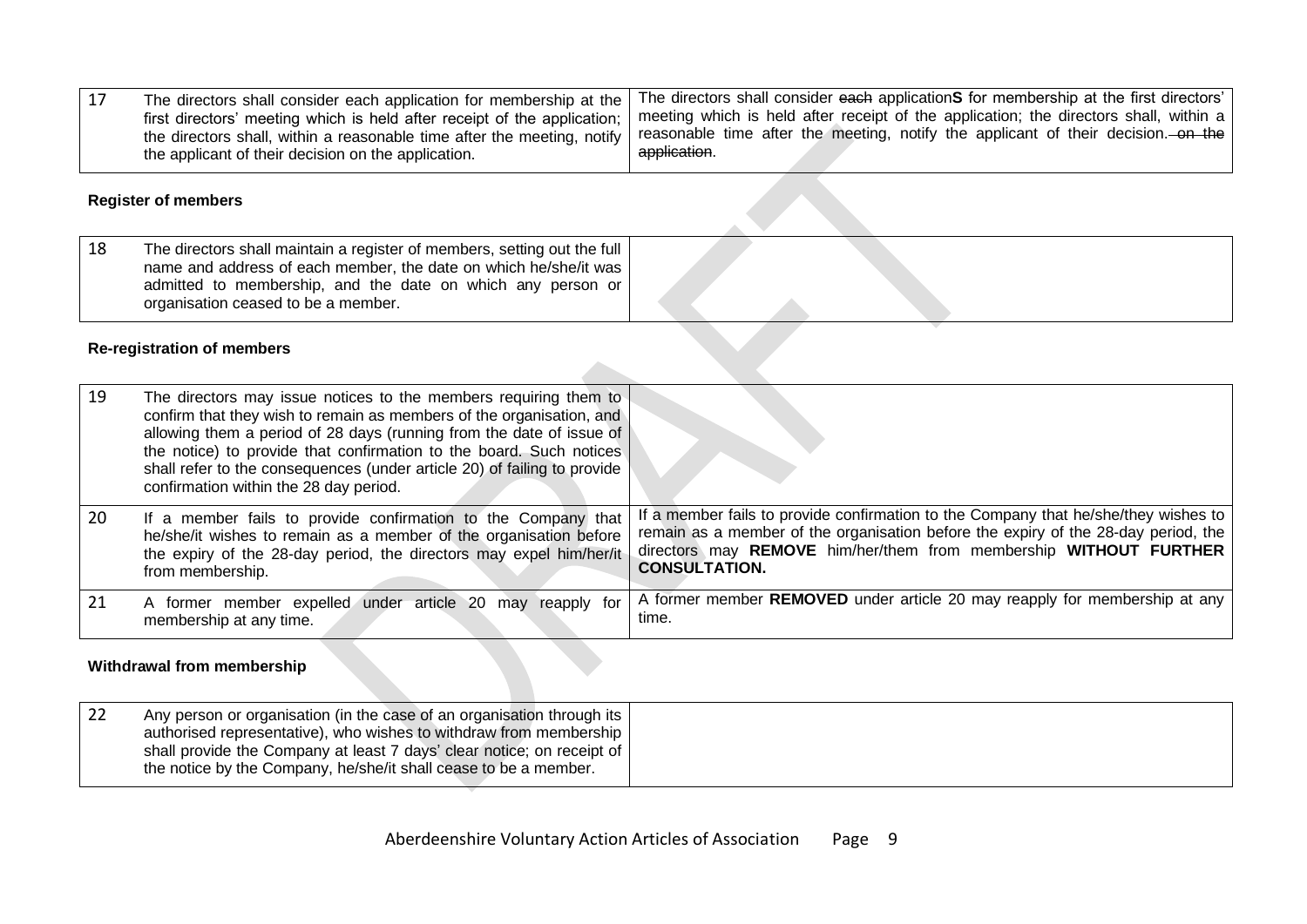### Expulsion **REMOVAL from membership**

| 23 | Any person or organisation may be expelled from membership by<br>special resolution (see article 36), providing the following procedures<br>have been observed:<br>(a) at least 21 days' notice of the intention to propose the<br>resolution must be given to the member concerned,<br>specifying the grounds for the proposed expulsion; and<br>(b) the member concerned shall be entitled to be heard on the<br>resolution at the general meeting at which the resolution is<br>proposed. | Any person or organisation may be expelled REMOVED from membership by special<br>resolution (see article 36), providing the following procedures have been observed:<br>(a) at least 21 days' notice of the intention to propose the resolution must be<br>given to the member concerned, specifying the grounds for the proposed<br>expulsion REMOVAL; and<br>(b) the member concerned shall be entitled to be heard on the resolution at the<br>general meeting at which the resolution is proposed. |
|----|----------------------------------------------------------------------------------------------------------------------------------------------------------------------------------------------------------------------------------------------------------------------------------------------------------------------------------------------------------------------------------------------------------------------------------------------------------------------------------------------|--------------------------------------------------------------------------------------------------------------------------------------------------------------------------------------------------------------------------------------------------------------------------------------------------------------------------------------------------------------------------------------------------------------------------------------------------------------------------------------------------------|
|    | <b>Termination/transfer</b>                                                                                                                                                                                                                                                                                                                                                                                                                                                                  |                                                                                                                                                                                                                                                                                                                                                                                                                                                                                                        |

| 24 | Membership shall cease on death, or in the case of an organisation<br>on receivership, liquidation, dissolution or striking-off of the body<br>which constituted the member or in the event of the organisation no<br>longer being active or no longer operating in the local authority area. |  |
|----|-----------------------------------------------------------------------------------------------------------------------------------------------------------------------------------------------------------------------------------------------------------------------------------------------|--|
|    | A member may not transfer his/her/its membership to any other<br>person or organisation.                                                                                                                                                                                                      |  |

# <span id="page-9-0"></span>**General meetings (meetings of members)**

<span id="page-9-2"></span><span id="page-9-1"></span>

| 26 | All general meetings, other than the annual general meeting, shall be<br>called extra-ordinary general meetings, regardless of the business to<br>be conducted.                                                                                              |  |
|----|--------------------------------------------------------------------------------------------------------------------------------------------------------------------------------------------------------------------------------------------------------------|--|
| 27 | The directors shall convene an annual general meeting in each year<br>(but excluding the year in which the Company is formed); the first<br>annual general meeting shall be held not later than 18 months after<br>the date of incorporation of the Company. |  |
| 28 | Not more than 15 months shall elapse between one annual general<br>meeting and the next.                                                                                                                                                                     |  |
| 29 | The business of each annual general meeting shall include:                                                                                                                                                                                                   |  |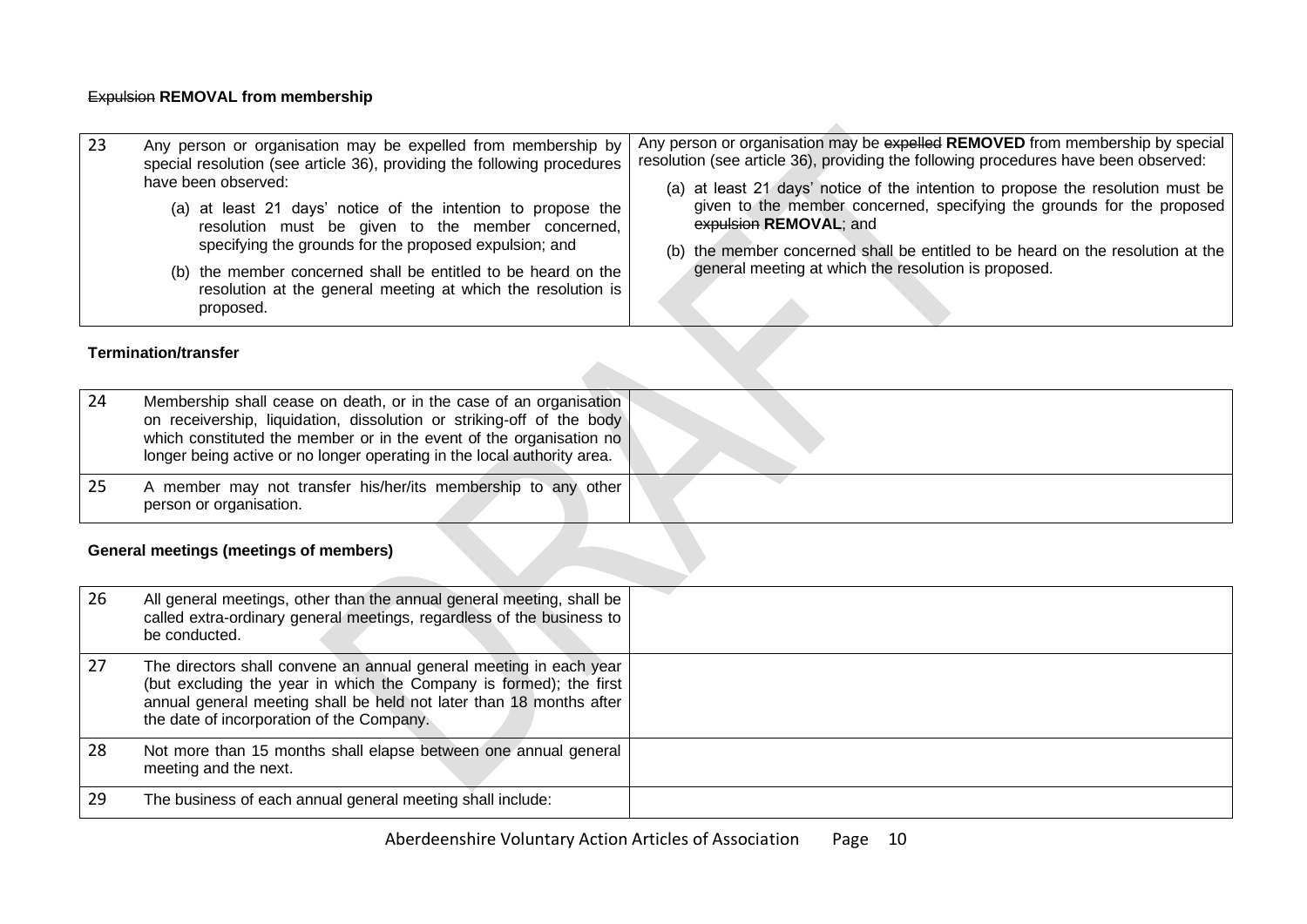|    | Notice of general meetings                                                                                                                                                                           |                                                                                                                            |
|----|------------------------------------------------------------------------------------------------------------------------------------------------------------------------------------------------------|----------------------------------------------------------------------------------------------------------------------------|
|    |                                                                                                                                                                                                      | GENERAL MEETINGS MAY BE HELD BY TELEPHONE CONFERENCE, VIDEO<br><b>CONFERENCE OR OTHER ELECTRONIC MEANS AS APPROPRIATE.</b> |
| 31 | The directors must convene a general meeting if there is a valid<br>requisition by members (under section 303 of the Act) or a requisition<br>by a resigning auditor (under section 518 of the Act). |                                                                                                                            |
| 30 | The directors may convene a general meeting at any time.                                                                                                                                             |                                                                                                                            |
|    | (c) election of directors of the Company.                                                                                                                                                            |                                                                                                                            |
|    | (b) consideration of the annual accounts of the Company;                                                                                                                                             |                                                                                                                            |
|    | (a) a report by the chair on the activities of the Company;                                                                                                                                          |                                                                                                                            |

## **Notice of general meetings**

<span id="page-10-0"></span>

| 32 | At least 21 clear days' notice must be given of an annual general<br>meeting or an extra-ordinary general meeting called for the passing<br>of a special resolution. Subject to article 60 (i), all other general<br>meetings shall be called by at least 14 clear days' notice.                                                                                                |                                                                                                                                                                                                              |
|----|---------------------------------------------------------------------------------------------------------------------------------------------------------------------------------------------------------------------------------------------------------------------------------------------------------------------------------------------------------------------------------|--------------------------------------------------------------------------------------------------------------------------------------------------------------------------------------------------------------|
| 33 | A notice convening an annual general meeting shall specify that the<br>meeting is to be an annual general meeting; any other general<br>meeting shall be called a general meeting.                                                                                                                                                                                              | A notice convening an annual general meeting shall specify that the meeting is to be<br>an annual general meeting; any other general meeting shall be called a AN EXTRA-<br><b>ORDINARY</b> general meeting. |
| 34 | A notice calling a meeting shall specify the time and place of the<br>meeting and (a) indicate the general nature of the business to be<br>dealt with at the meeting and (b) if a special resolution (see article 36,<br>or a resolution requiring special notice under the Act) is to be<br>proposed, shall also state that fact, giving the exact terms of the<br>resolution. |                                                                                                                                                                                                              |
| 35 | Notice of every general meeting shall be given to all the members,<br>directors and any auditors:                                                                                                                                                                                                                                                                               | Notice of every general meeting shall be given to all the members, directors and any<br>auditors:                                                                                                            |
|    | (a) in hard copy form                                                                                                                                                                                                                                                                                                                                                           | in hard copy form; OR<br>(a)                                                                                                                                                                                 |
|    | (b) in writing or, (where the individual to whom notice is given<br>has notified the Company of an address to be used for the<br>purpose of electronic communication) in electronic form; or                                                                                                                                                                                    | in writing or, (where the individual to whom notice is given has notified the<br>(b)<br>Company of an address to be used for the purpose of electronic<br>communication) in electronic form; or              |
|    | (c) (subject to the Company notifying members of the presence<br>of the notice on the website, and complying with the other<br>requirements of section 309 of the Act) by means of a                                                                                                                                                                                            | (c) (subject to the Company notifying members of the presence of the notice on<br>the website, and complying with the other requirements of section 309 of the                                               |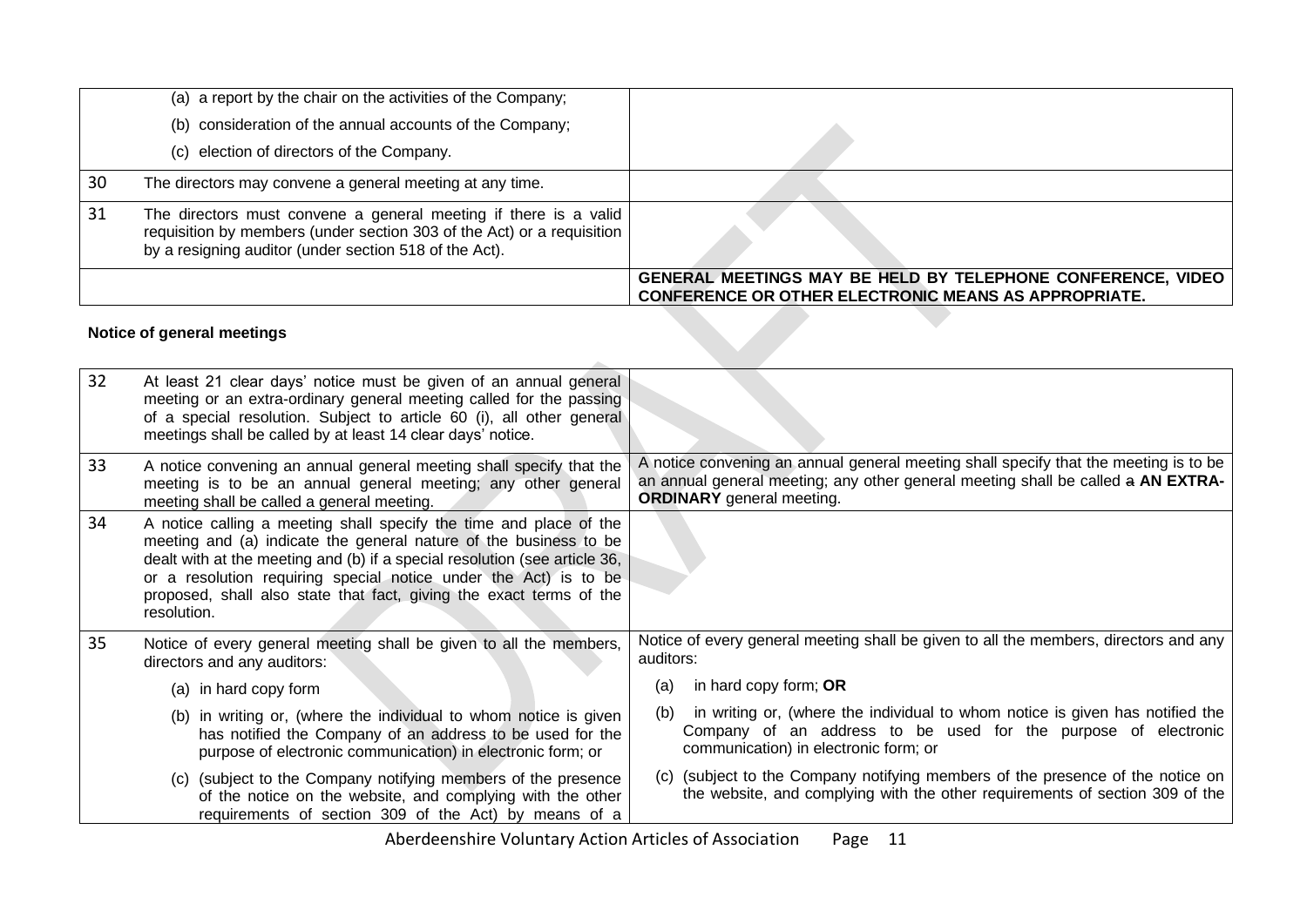| website. | website.<br>$\mathbf{m}$<br>$\cdots$<br>by means or<br>$\sim$<br>ישר |
|----------|----------------------------------------------------------------------|

### **Special resolutions and ordinary resolutions**

| 36 | For the purposes of these articles, a "special resolution" means a<br>resolution passed by 75% or more of the votes cast on the resolution<br>at a general meeting, providing proper notice of the meeting and of<br>the intention to propose the resolution has been given in accordance<br>with articles 32 to 35. For the avoidance of doubt, the reference to a<br>75% majority relates only to the number of votes cast in favour of the<br>resolution as compared with the number of votes cast against the<br>resolution, and accordingly no account shall be taken of abstentions<br>or members absent from the meeting. |  |
|----|----------------------------------------------------------------------------------------------------------------------------------------------------------------------------------------------------------------------------------------------------------------------------------------------------------------------------------------------------------------------------------------------------------------------------------------------------------------------------------------------------------------------------------------------------------------------------------------------------------------------------------|--|
| 37 | In addition to the matters expressly referred to elsewhere in these<br>articles, the provisions of the Act allow the Company, by special<br>resolution,                                                                                                                                                                                                                                                                                                                                                                                                                                                                          |  |
|    | (a) to alter its name                                                                                                                                                                                                                                                                                                                                                                                                                                                                                                                                                                                                            |  |
|    | (b) to alter any provision of these articles or adopt new articles of<br>association.                                                                                                                                                                                                                                                                                                                                                                                                                                                                                                                                            |  |
| 38 | For the purposes of these articles, an "ordinary resolution" means a<br>resolution passed by majority vote (taking account only of those<br>votes cast in favour as compared with those votes against), at a<br>general meeting, providing proper notice of the meeting has been<br>given in accordance with articles 32 to 35.                                                                                                                                                                                                                                                                                                  |  |

### <span id="page-11-0"></span>**Procedure at general meetings**

<span id="page-11-1"></span>

| -39 | No business shall be dealt with at any general meeting unless a<br>members (or a proxy for a member). | No business shall be dealt with at any general meeting unless a quorum is present;  <br>quorum is present; the quorum for a general meeting shall be 50   the quorum for a general meeting shall be 50 10% OF members (or a proxy for a  <br>member). |
|-----|-------------------------------------------------------------------------------------------------------|-------------------------------------------------------------------------------------------------------------------------------------------------------------------------------------------------------------------------------------------------------|
| -40 | If a quorum is not present within 15 minutes after the time at which a                                |                                                                                                                                                                                                                                                       |
|     | general meeting was due to commence - or if, during a meeting, a                                      |                                                                                                                                                                                                                                                       |
|     | quorum ceases to be present - the meeting shall stand adjourned to                                    |                                                                                                                                                                                                                                                       |
|     | such time and place as may be fixed by the chairperson of the                                         |                                                                                                                                                                                                                                                       |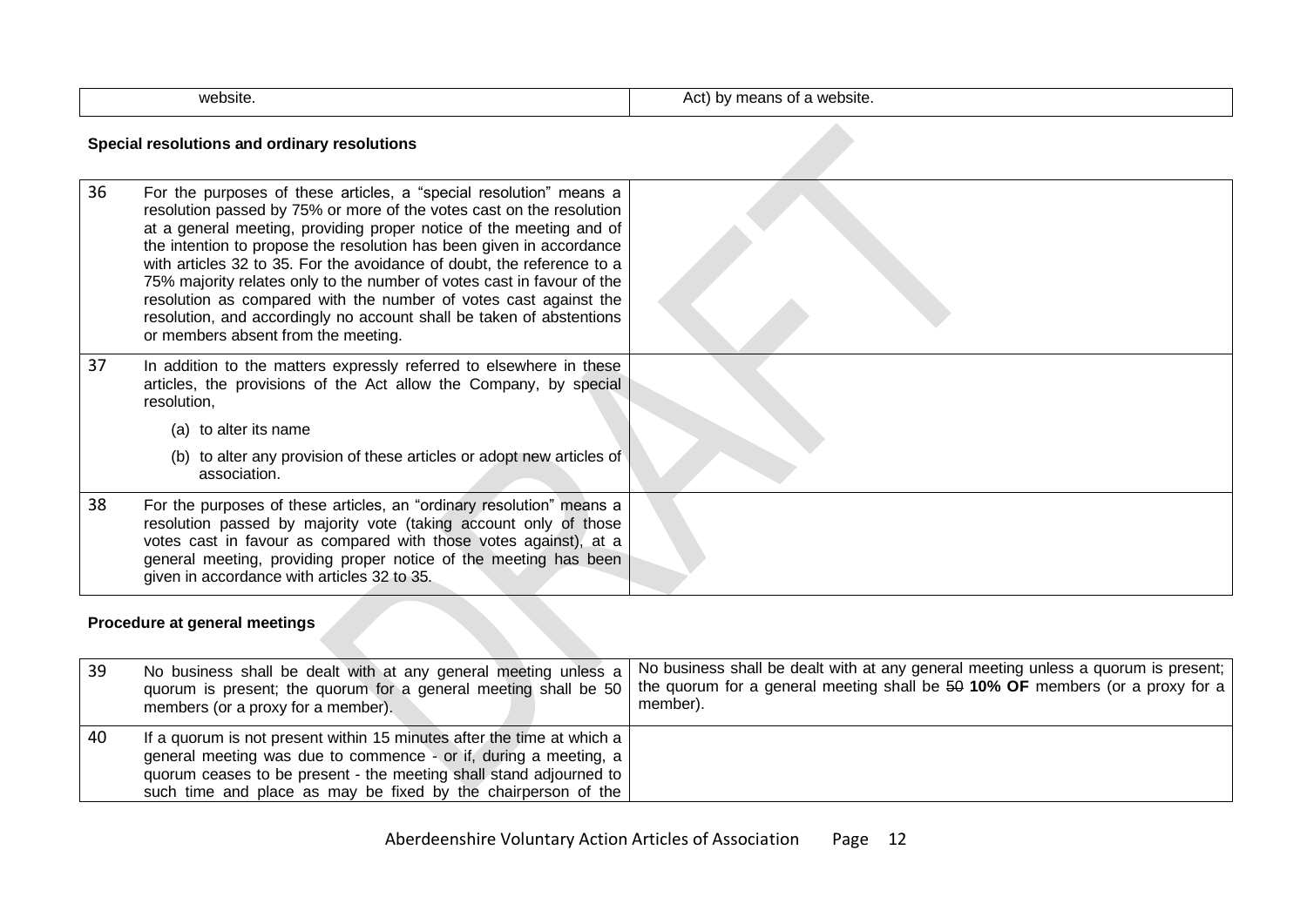|    | meeting.                                                                                                                                                                                                                                                                                                                                                                                                                                                                                                                                                                          |  |
|----|-----------------------------------------------------------------------------------------------------------------------------------------------------------------------------------------------------------------------------------------------------------------------------------------------------------------------------------------------------------------------------------------------------------------------------------------------------------------------------------------------------------------------------------------------------------------------------------|--|
| 41 | The chair of the Company shall (if present and willing to act as<br>chairperson) preside as chairperson of each general meeting; if the<br>chair is not present and willing to act as chairperson within 15<br>minutes after the time at which the meeting was due to commence,<br>the directors present at the meeting shall elect from among<br>themselves the person who will act as chairperson of that meeting. In<br>the absence of any directors then the members present shall elect<br>from among themselves the person who will act as chairperson for<br>that meeting. |  |
| 42 | The chairperson of a general meeting may, with the consent of the<br>meeting, adjourn the meeting to such time and place as the<br>chairperson may determine, but no business shall be transacted at<br>an adjourned meeting other than business which might properly have<br>been transacted at the meeting had the adjournment not taken place.                                                                                                                                                                                                                                 |  |
| 43 | Every member shall have one vote, which (whether on a show of<br>hands or on a secret ballot) should be given personally or (in the<br>case of a member which is an organisation) given via its duly<br>authorised representative present at the meeting.                                                                                                                                                                                                                                                                                                                         |  |
| 44 | A member which is an organisation shall be entitled to authorise an<br>individual to attend and vote at meetings; he/she will then be entitled<br>to exercise the same powers on behalf of the body which he/she<br>represents as that body could have exercised if it had been an<br>individual member of the Company.                                                                                                                                                                                                                                                           |  |
| 45 | A member shall not be entitled to appoint more than one proxy to<br>attend on the same occasion.                                                                                                                                                                                                                                                                                                                                                                                                                                                                                  |  |
| 46 | Proxy votes shall be permitted where these are notified to the<br>Company, in a valid format, by a member and received at the<br>registered office of the Company not less than 48 hours (weekends<br>are excluded from this requirement) before the start of the general<br>meeting. A valid format means that it must:                                                                                                                                                                                                                                                          |  |
|    | (a) state the name and address of the member appointing the<br>proxy;                                                                                                                                                                                                                                                                                                                                                                                                                                                                                                             |  |
|    | (b) identify the person appointed to be that member's proxy and<br>the general meeting in relation to which that person is                                                                                                                                                                                                                                                                                                                                                                                                                                                        |  |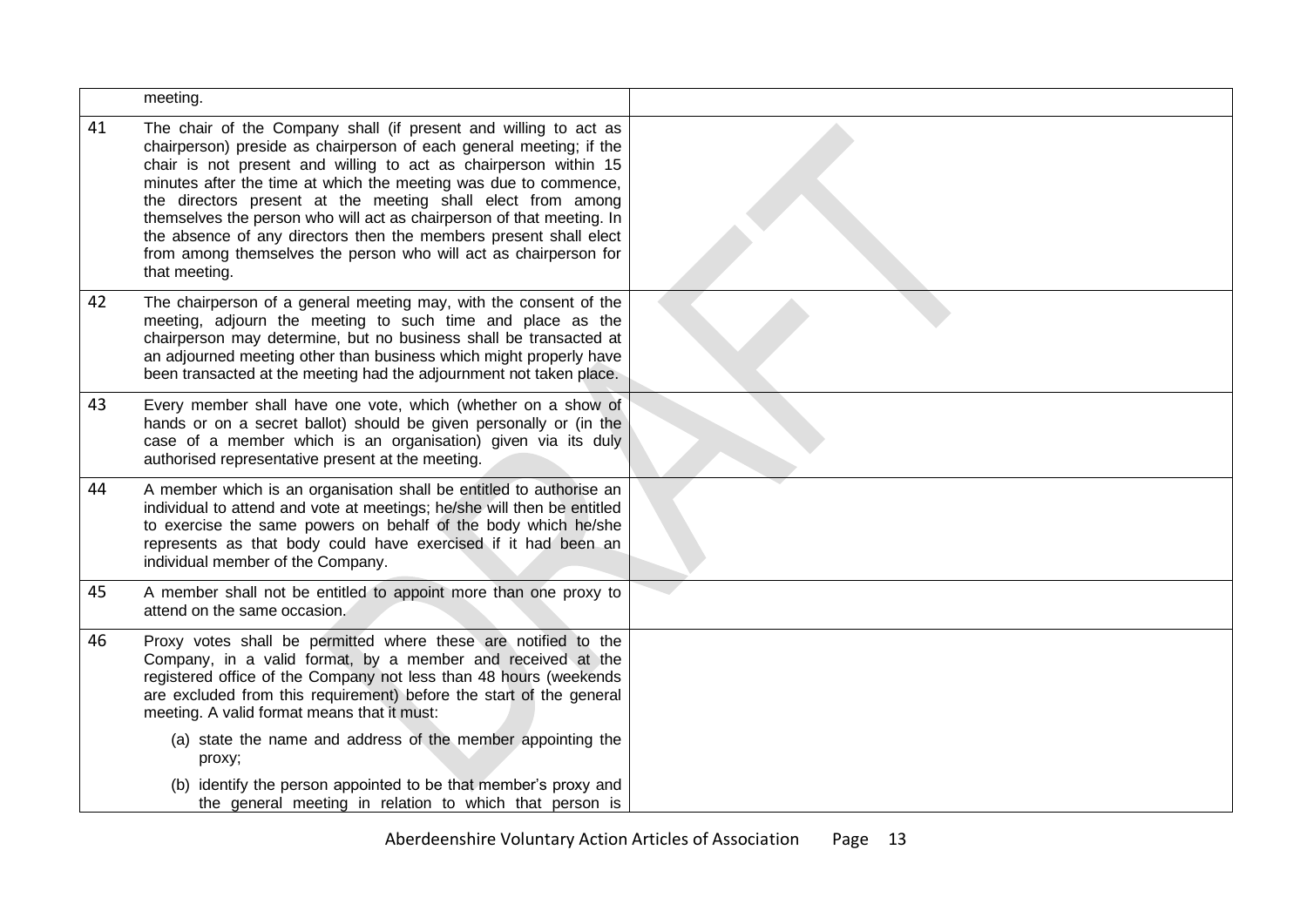|    | appointed;                                                                                                                                                                                                                                                                                                                                                                                    |                                                                                                                                                                                                                                                                                                                                                                                                                                                                                                                                                     |
|----|-----------------------------------------------------------------------------------------------------------------------------------------------------------------------------------------------------------------------------------------------------------------------------------------------------------------------------------------------------------------------------------------------|-----------------------------------------------------------------------------------------------------------------------------------------------------------------------------------------------------------------------------------------------------------------------------------------------------------------------------------------------------------------------------------------------------------------------------------------------------------------------------------------------------------------------------------------------------|
|    | (c) be signed by or on behalf of the member appointing the<br>proxy, or is authenticated in such manner as the directors<br>may determine; and                                                                                                                                                                                                                                                |                                                                                                                                                                                                                                                                                                                                                                                                                                                                                                                                                     |
|    | (d) is delivered to the Company in accordance with the articles<br>and any instructions contained in the notice of the general<br>meeting to which they relate.                                                                                                                                                                                                                               |                                                                                                                                                                                                                                                                                                                                                                                                                                                                                                                                                     |
| 47 | The Company may require proxy notices to be delivered in a<br>particular form, and may specify different forms for different<br>purposes.                                                                                                                                                                                                                                                     |                                                                                                                                                                                                                                                                                                                                                                                                                                                                                                                                                     |
| 48 | Proxy notices may specify how the proxy appointed under them is to<br>vote (or that the proxy is to abstain from voting) on one or more<br>resolutions.                                                                                                                                                                                                                                       |                                                                                                                                                                                                                                                                                                                                                                                                                                                                                                                                                     |
| 49 | Unless a proxy notice indicates otherwise, it must be treated as:                                                                                                                                                                                                                                                                                                                             |                                                                                                                                                                                                                                                                                                                                                                                                                                                                                                                                                     |
|    | (a) allowing the person appointed under it as a proxy discretion<br>as to how to vote on any ancillary or procedural resolutions<br>put to the meeting, and                                                                                                                                                                                                                                   |                                                                                                                                                                                                                                                                                                                                                                                                                                                                                                                                                     |
|    | (b) appointing that person as a proxy in relation to any<br>adjournment of the general meeting to which it relates as well<br>as the meeting itself.                                                                                                                                                                                                                                          |                                                                                                                                                                                                                                                                                                                                                                                                                                                                                                                                                     |
| 50 | If there are an equal number of votes for and against any resolution,<br>the chairperson of the meeting shall be entitled to a casting vote.                                                                                                                                                                                                                                                  |                                                                                                                                                                                                                                                                                                                                                                                                                                                                                                                                                     |
| 51 | A resolution put to the vote at a general meeting shall be decided on<br>a show of hands unless a secret ballot is demanded by the<br>chairperson (or by at least two persons present in person at the<br>meeting and entitled to vote); a secret ballot may be demanded either<br>before the show of hands takes place, or immediately after the result<br>of the show of hands is declared. | A resolution put to the vote at a general meeting shall be decided on a show of<br>hands unless a secret ballot is demanded by the chairperson (or by at least two<br>persons present in person at the meeting and entitled to vote); a secret ballot may be<br>demanded either before the show of hands takes place, or immediately after the<br>result of the show of hands is declared. IF THE MEETING IS TAKING PLACE<br>THROUGH AN ELECTRONIC MEDIUM, PROVISION MUST BE IN PLACE<br>BEFORE THE MEETING STARTS FOR DELIVERY OF A SECRET BALLOT. |
| 52 | If a secret ballot is demanded, it shall be taken at the meeting and<br>shall be conducted in such a manner as the chairperson may direct;<br>the result of the ballot shall be declared at the meeting at which the<br>ballot was demanded.                                                                                                                                                  |                                                                                                                                                                                                                                                                                                                                                                                                                                                                                                                                                     |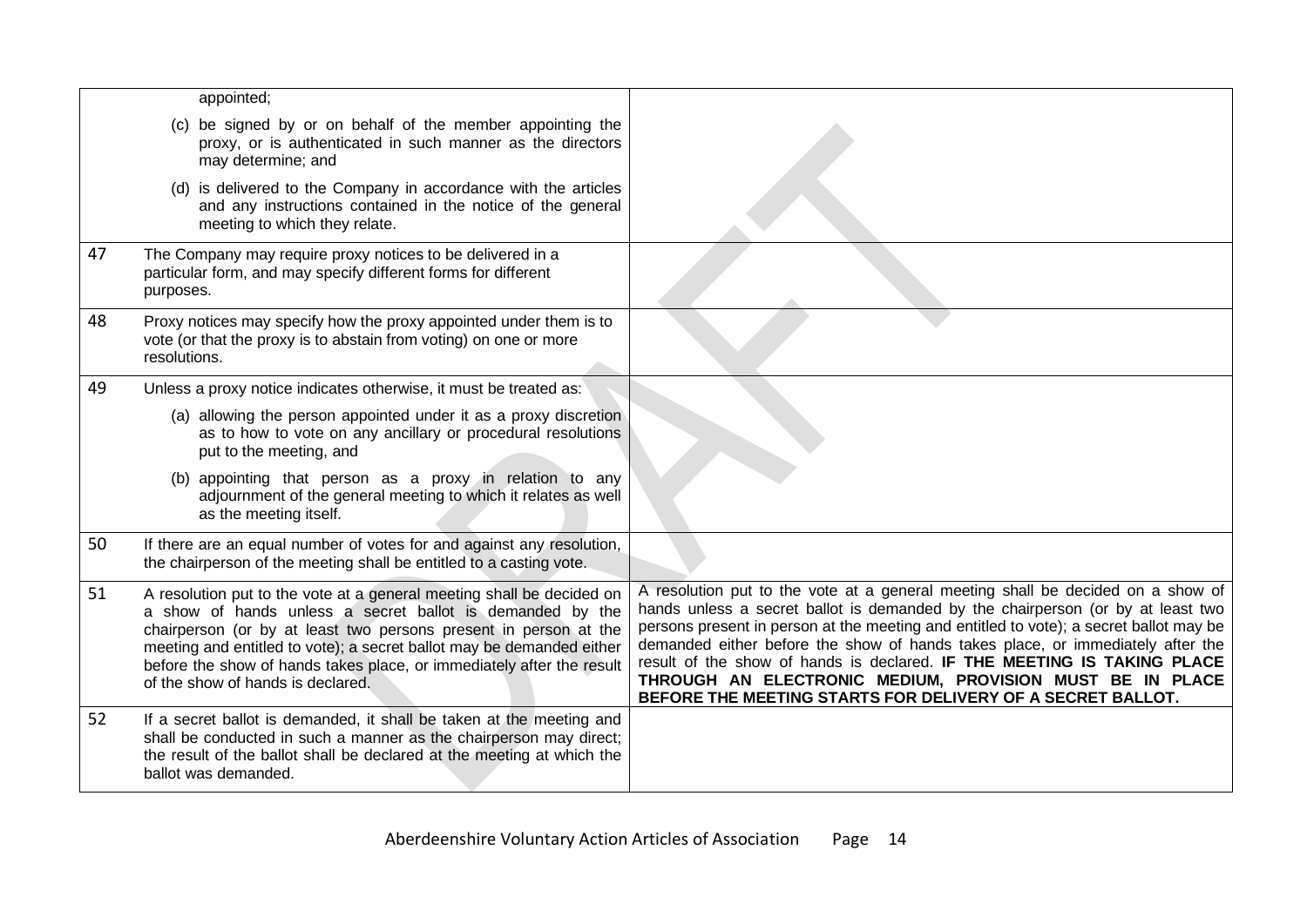### **Number of directors**

| 53 | and the<br>shall<br>$\ldots$<br>l he maxımum<br>min<br>, shall<br>he 1<br>directors<br>umber of<br>.<br>be 5. |  |
|----|---------------------------------------------------------------------------------------------------------------|--|

#### **Appointment and retirement of directors**

<span id="page-14-1"></span><span id="page-14-0"></span>

| 54 | Directorship shall be open to any member, or authorised<br>representative of a member organisation, over the age of sixteen who<br>is not disqualified from acting as a charity trustee or company director<br>by law and meets the requirements as set out in the Director<br><b>Recruitment Pack.</b> |                                                                                                                                                                                                                                                                                                                                                            |
|----|---------------------------------------------------------------------------------------------------------------------------------------------------------------------------------------------------------------------------------------------------------------------------------------------------------|------------------------------------------------------------------------------------------------------------------------------------------------------------------------------------------------------------------------------------------------------------------------------------------------------------------------------------------------------------|
| 55 | At each annual general meeting, the members may (subject to<br>articles 53 and 58) elect any member, or authorised representative of<br>a member organisation, (providing he/she is willing to act) to be a<br>director.                                                                                | At each annual general meeting, the members may (subject to articles 53, 54 and<br>58) elect any member, or authorised representative of a member organisation,<br>(providing he/she is willing to act) to be a director.                                                                                                                                  |
| 56 | The directors may (subject to articles 53 and 58) at any time appoint<br>any member (providing he/she is willing to act) to be a director.                                                                                                                                                              | The directors may (subject to articles 53, 54 and 58) at any time appoint any member<br>(providing he/she is willing to act) to be a director. THE TERM OF THE<br>APPOINTMENT SHALL BE UNTIL THE NEXT ANNUAL GENERAL MEETING.<br>THE DIRECTOR, SUBJECT TO ARTICLES 53 AND 58, SHALL THEN BE<br><b>ELIGIBLE FOR ELECTION.</b>                               |
| 57 | At each annual general meeting, all of the directors shall retire from<br>office but, subject to article 58, shall then be eligible for re-election.                                                                                                                                                    | At each annual general meeting, all of the directors shall retire from office but,<br>subject to article 58, shall then be eligible for re-election. EACH DIRECTOR WILL<br>BE APPOINTED TO SERVE FOR A TERM OF THREE YEARS AND WILL BE<br>ELIGIBLE FOR RE-APPOINTMENT FOR A FURTHER THREE YEAR TERM BY<br><b>RE-ELECTION AT AN ANNUAL GENERAL MEETING.</b> |
| 58 | A director who has served for five consecutive years will not be<br>eligible for re-election until a break period of at least one year has<br>been observed.                                                                                                                                            | A DIRECTOR WHO HAS SERVED TWO CONSECUTIVE TERMS WILL NOT BE<br>ELIGIBLE FOR ELECTION UNTIL A BREAK PERIOD OF AT LEAST ONE YEAR<br><b>HAS BEEN OBSERVED.</b>                                                                                                                                                                                                |
| 59 | For the purposes of article 58:                                                                                                                                                                                                                                                                         |                                                                                                                                                                                                                                                                                                                                                            |
|    | (a) the period between the date of appointment of a director and<br>the annual general meeting which next follows shall be<br>deemed to be a period of one year, unless it is of less than<br>six months' duration in which case it shall be disregarded;                                               |                                                                                                                                                                                                                                                                                                                                                            |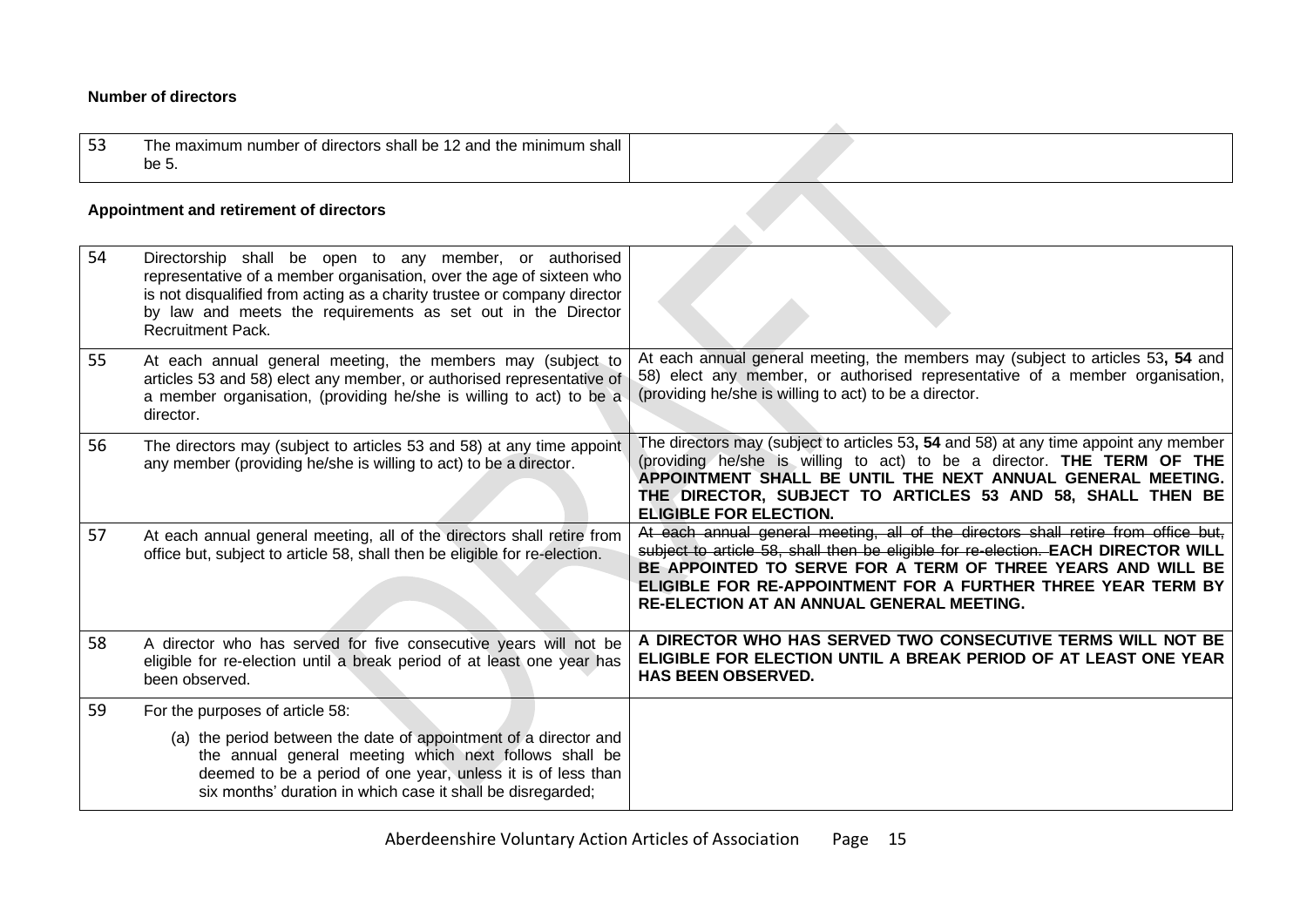| (b) the period between one annual general meeting and the next<br>shall be deemed to be a period of one year;                                                                                 |  |
|-----------------------------------------------------------------------------------------------------------------------------------------------------------------------------------------------|--|
| (c) if a director ceases to hold office but is re-appointed as a $\vert$<br>director within a period of six months, he/she shall be<br>deemed to have held office as a director continuously. |  |

### **Termination of office**

|    | <b>Termination of office</b> |                                                                                                                                                                                       |     |                                                                                                                                                                                            |
|----|------------------------------|---------------------------------------------------------------------------------------------------------------------------------------------------------------------------------------|-----|--------------------------------------------------------------------------------------------------------------------------------------------------------------------------------------------|
| 60 |                              | A director shall automatically vacate office if:-                                                                                                                                     |     | A director shall automatically vacate office if:-                                                                                                                                          |
|    |                              | (a) he/she ceases to be a director through any provision of the<br>Act or becomes prohibited by law from being a director;                                                            |     | (a) he/she/THEY ceases to be a director through any provision of the Act or<br>becomes prohibited by law from being a director;                                                            |
|    |                              | (b) he/she becomes debarred under any statutory provision from<br>being a charity trustee;                                                                                            |     | (b) he/she/THEY becomes debarred under any statutory provision from being a<br>charity trustee;                                                                                            |
|    |                              | (c) he/she becomes incapable for medical reasons of fulfilling<br>the duties of his/her office and such incapacity is expected to<br>continue for a period of more than six months;   |     | (c) he/she/THEY becomes incapable for medical reasons of fulfilling the duties of<br>his/her office and such incapacity is expected to continue for a period of more<br>than six months;   |
|    |                              | (d) he/she ceases to be a member of the Company;                                                                                                                                      |     | (d) he/she/THEY ceases to be a member of the Company;                                                                                                                                      |
|    |                              | (e) the organisation which authorised them ceases to be a<br>member of the company;                                                                                                   |     | (e) the organisation which authorised them ceases to be a member of the<br><b>Company;</b>                                                                                                 |
|    | (f)                          | he/she becomes an employee of the Company;                                                                                                                                            | (1) | he/she/THEY becomes an employee of the Company;                                                                                                                                            |
|    |                              | (g) he/she resigns office by notice to the Company;                                                                                                                                   |     | (g) he/she/THEY resigns office by notice to the Company;                                                                                                                                   |
|    |                              | (h) he/she is absent (without permission of the directors) from<br>more than three consecutive meetings of the directors, and<br>the directors resolve to remove him/her from office; |     | (h) he/she/THEY is absent (without permission of the directors) from more than<br>three consecutive meetings of the directors, and the directors resolve to remove<br>him/her from office; |
|    | (i)                          | he/she he/she is removed from office by ordinary resolution<br>(special notice having been given) in accordance with of<br>section 168 of the Act.                                    | (1) | he/she/THEY is removed from office by ordinary resolution (special notice<br>having been given) in accordance with of section 168 of the Act.                                              |
|    |                              |                                                                                                                                                                                       |     |                                                                                                                                                                                            |

## <span id="page-15-0"></span>**Register of directors**

<span id="page-15-1"></span>

| The directors shall maintain a register of directors, setting out full                                                                        |  |
|-----------------------------------------------------------------------------------------------------------------------------------------------|--|
| details of each director, including the date on which he/she became a<br>director, and also specifying the date on which any person ceased to |  |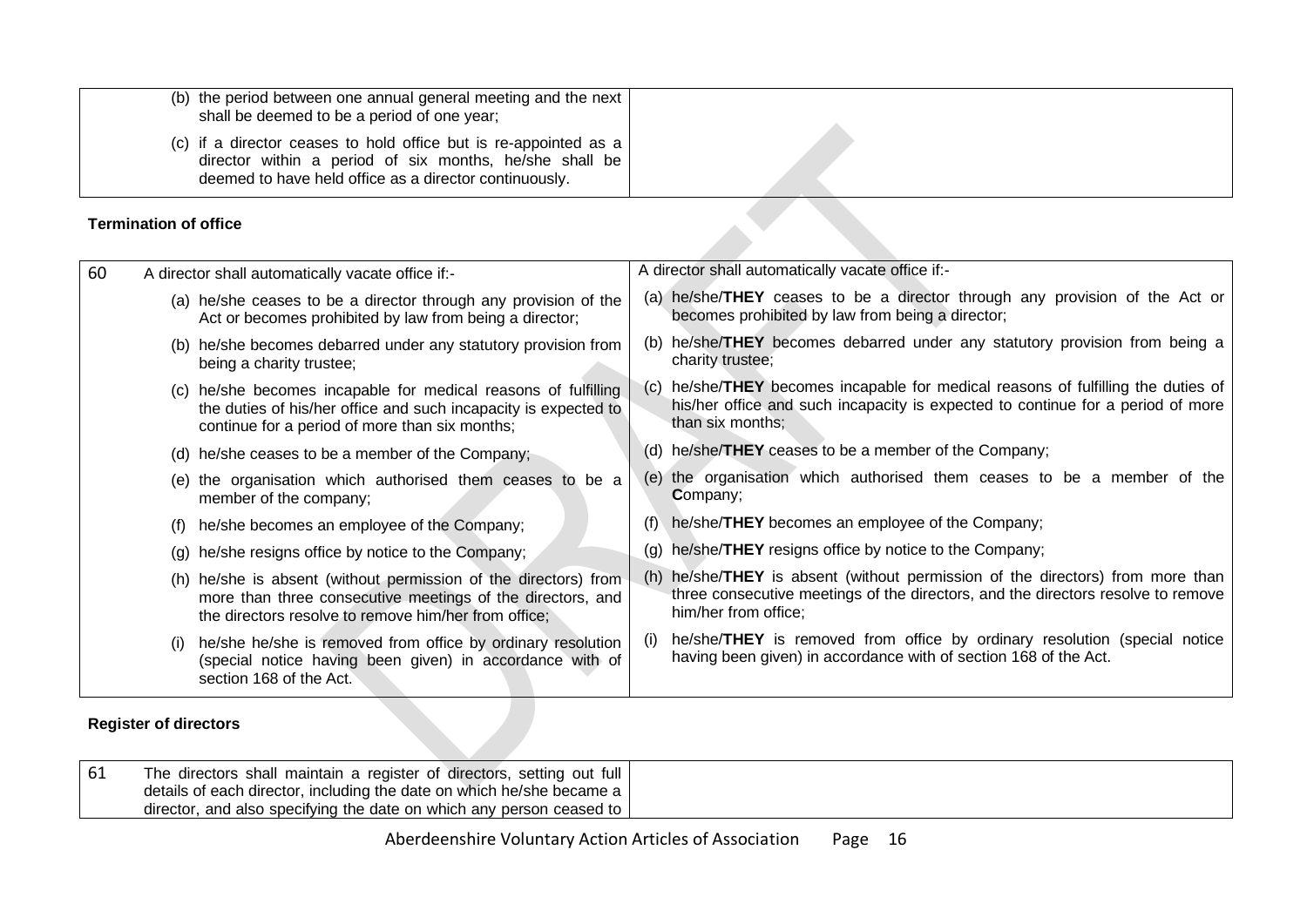| <br>director.<br><b>Office</b><br>hold |  |
|----------------------------------------|--|
|                                        |  |

#### **Office bearers**

| -62 | At the first meeting of the directors in any calendar year, the directors<br>shall elect from among themselves a chair and a treasurer, and such<br>other office bearers (if any) as they consider appropriate. | At the first meeting of the directors in any calendar year, WITHIN 7 DAYS<br>FOLLOWING EACH AGM, the directors shall MEET TO elect from among<br>themselves a chair and a treasurer, and such other office bearers (if any) as they<br>consider appropriate. |
|-----|-----------------------------------------------------------------------------------------------------------------------------------------------------------------------------------------------------------------|--------------------------------------------------------------------------------------------------------------------------------------------------------------------------------------------------------------------------------------------------------------|
| -63 | All of the office bearers shall cease to hold office at the start of the<br>first meeting of the directors in the calendar year, but shall then be<br>eligible for re-election.                                 | All of the office bearers shall cease to hold office at the start of the first meeting of<br>the directors in the calendar year, FOLLOWING EACH AGM, but shall then be<br>eligible for re-election.                                                          |
| -64 | A person elected to any office shall cease to hold that office if he/she<br>ceases to be a director, or if he/she resigns from that office by written<br>notice to that effect.                                 |                                                                                                                                                                                                                                                              |

### **Directors' powers**

<span id="page-16-0"></span>

| 65 | Subject to the provisions of the Act, the 2005 Act, and these articles,<br>and subject to any directions given by the members by special<br>resolution, the Company and its assets and undertaking shall be<br>managed by the directors who may exercise all the powers of the<br>Company.                              |  |
|----|-------------------------------------------------------------------------------------------------------------------------------------------------------------------------------------------------------------------------------------------------------------------------------------------------------------------------|--|
| 66 | Any meeting of the directors at which a quorum is present may<br>exercise all of the powers exercisable by the directors.                                                                                                                                                                                               |  |
| 67 | All acts done and all decisions made by the directors shall be valid,<br>notwithstanding that it afterwards be discovered that there was a<br>defect in the appointment / election of any director or that any of them<br>were disqualified from holding office, or had vacated office or were<br>not entitled to vote. |  |

#### **Personal interests**

<span id="page-16-2"></span><span id="page-16-1"></span>

| 68 | $\sqrt{a}$ director who has a personal interest in any transaction or other |
|----|-----------------------------------------------------------------------------|
|    | arrangement which the Company is proposing to enter into, must              |
|    | declare that interest at a meeting of the directors; he/she will be         |
|    | debarred (in terms of article 78) from voting on the question of            |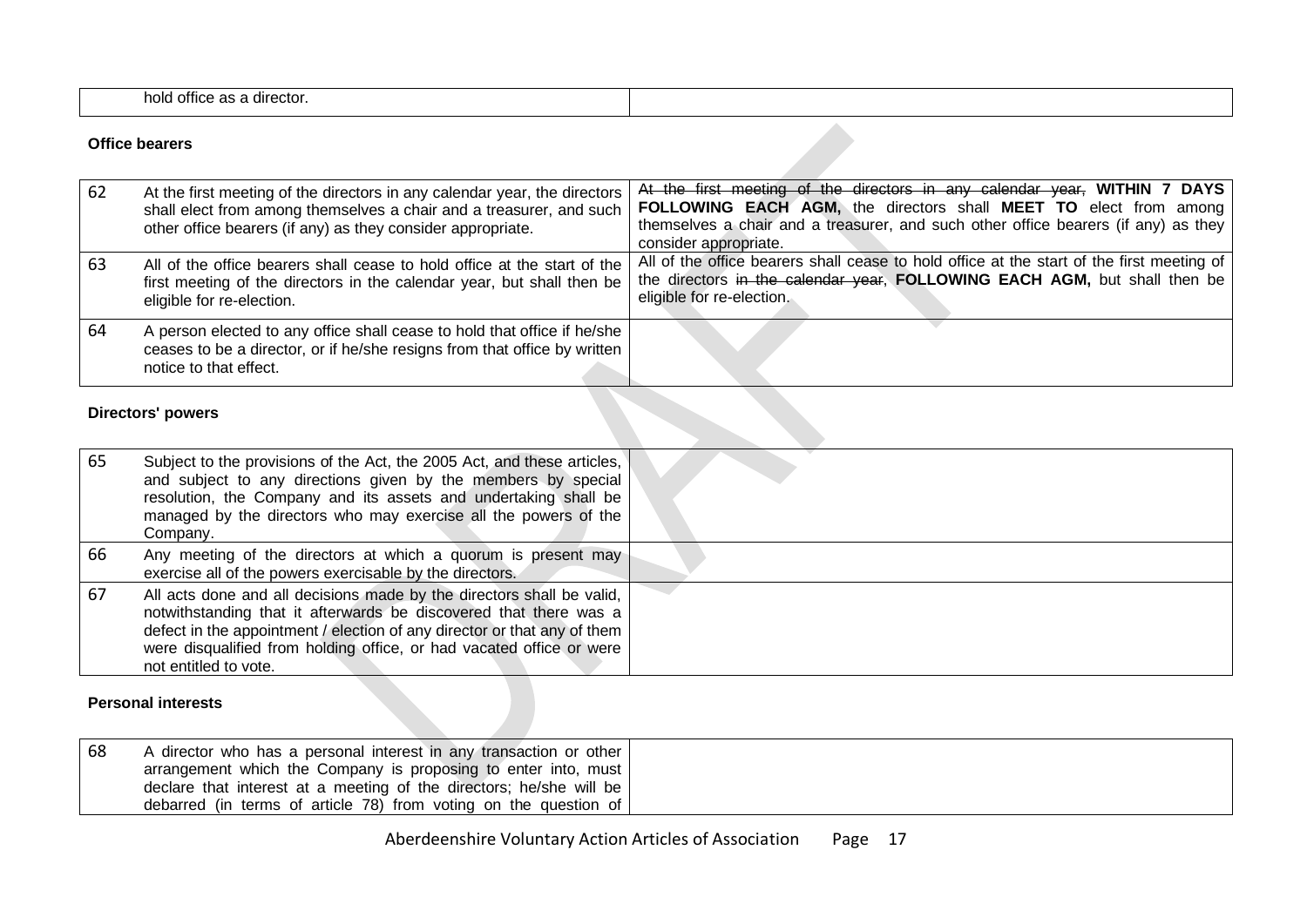|    | whether or not the Company should enter into that arrangement.                                                                                                                                                                                                                                                                                                                                                                                                    |  |
|----|-------------------------------------------------------------------------------------------------------------------------------------------------------------------------------------------------------------------------------------------------------------------------------------------------------------------------------------------------------------------------------------------------------------------------------------------------------------------|--|
|    |                                                                                                                                                                                                                                                                                                                                                                                                                                                                   |  |
| 69 | For the purposes of the preceding article, a director shall be deemed<br>to have a personal interest in an arrangement if any partner or other<br>close relative of his/hers or any firm of which he/she is a partner or<br>any limited company of which he/she is a substantial shareholder or<br>director (or any other party who/which is deemed to be connected<br>with him/her for the purposes of the Act), has a personal interest in<br>that arrangement. |  |
| 70 | Provided                                                                                                                                                                                                                                                                                                                                                                                                                                                          |  |
|    | (a) he/she has declared his/her interest                                                                                                                                                                                                                                                                                                                                                                                                                          |  |
|    | (b) he/she has not voted on the question of whether or not the<br>Company should enter into the relevant arrangement and                                                                                                                                                                                                                                                                                                                                          |  |
|    | (c) the requirements of article 68 are complied with,                                                                                                                                                                                                                                                                                                                                                                                                             |  |
|    | (d) the requirements of the Act and the 2005 Act are complied<br>with,                                                                                                                                                                                                                                                                                                                                                                                            |  |
|    | a director will not be debarred from entering into an arrangement with<br>the company in which he/she has a personal interest (or is deemed<br>to have a personal interest under article 78) and may retain any<br>personal benefit which he/she gains from his/her participation in that<br>arrangement.                                                                                                                                                         |  |
| 71 | No director may serve as an employee (full time or part time) of the<br>Company, and no director may be given any remuneration by the<br>Company for carrying out his/her duties as a director.                                                                                                                                                                                                                                                                   |  |
| 72 | Where a director provides services to the Company or might benefit<br>from any remuneration paid to a connected party for such services,<br>then                                                                                                                                                                                                                                                                                                                  |  |
|    | (a) the maximum amount of the remuneration must be specified<br>in a written agreement and must be reasonable;                                                                                                                                                                                                                                                                                                                                                    |  |
|    | (b) the directors must be satisfied that it would be in the interests<br>of the Company to enter into the arrangement (taking<br>account of that maximum amount); and                                                                                                                                                                                                                                                                                             |  |
|    | (c) less than half of the directors must be receiving remuneration                                                                                                                                                                                                                                                                                                                                                                                                |  |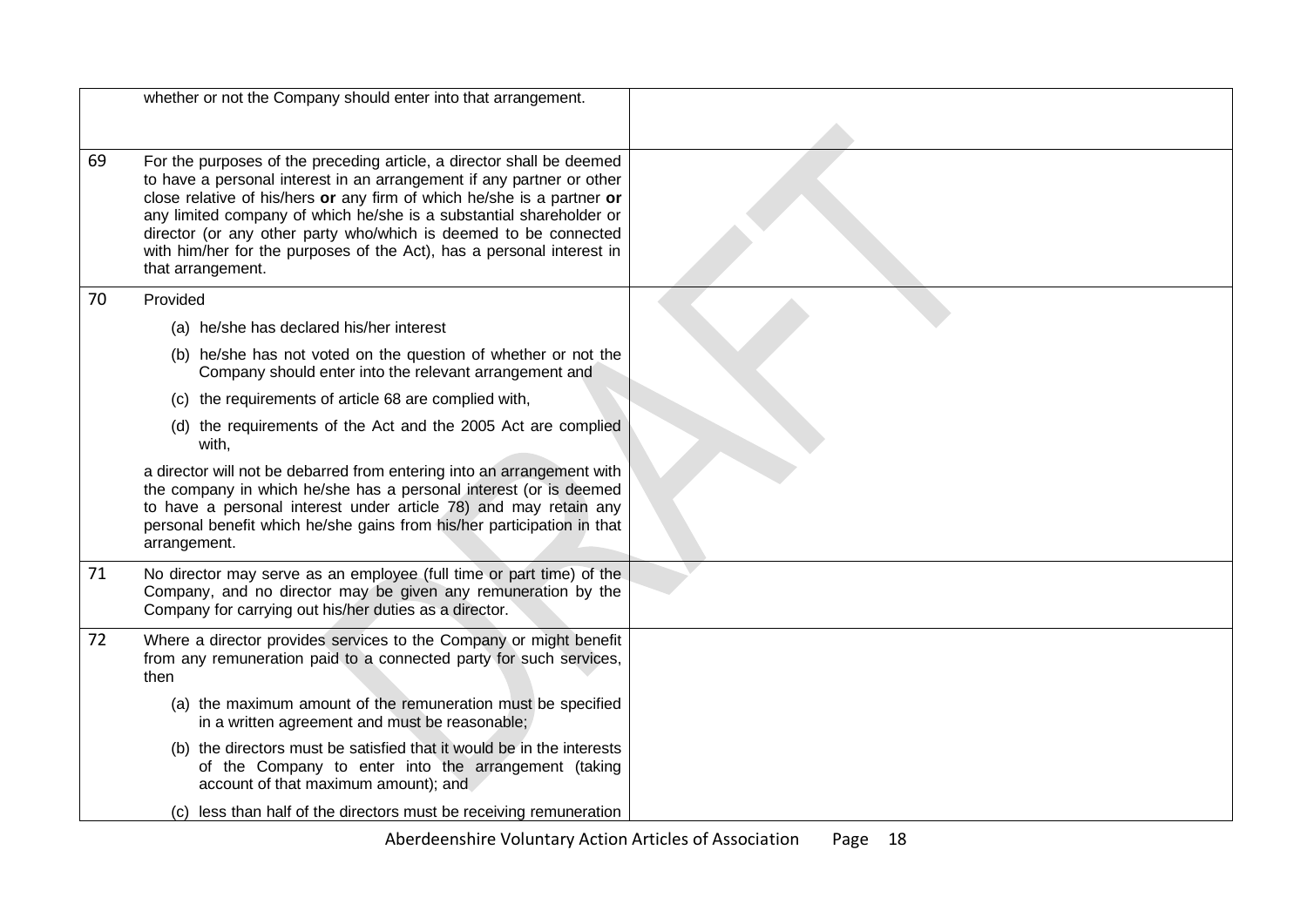| from the Company (or benefit from remuneration of that<br>nature).                                                                                                                                                                                                                   |  |
|--------------------------------------------------------------------------------------------------------------------------------------------------------------------------------------------------------------------------------------------------------------------------------------|--|
| The directors may be paid all travelling and other expenses<br>reasonably incurred by them in connection with their attendance at<br>meetings of the directors, general meetings, or meetings of<br>committees, or otherwise in connection with the carrying-out of their<br>duties. |  |

## **Procedure at directors' meetings**

<span id="page-18-0"></span>

| 74 | Any director may call a meeting of the directors or request the calling<br>of a meeting of the directors.                                                                                                                                                                                                                                                                                                                 |                                                                                                                                                                                                                                                                                                                                                                                                                                                                                                                                                                                                                       |
|----|---------------------------------------------------------------------------------------------------------------------------------------------------------------------------------------------------------------------------------------------------------------------------------------------------------------------------------------------------------------------------------------------------------------------------|-----------------------------------------------------------------------------------------------------------------------------------------------------------------------------------------------------------------------------------------------------------------------------------------------------------------------------------------------------------------------------------------------------------------------------------------------------------------------------------------------------------------------------------------------------------------------------------------------------------------------|
| 75 | Questions arising at a meeting of the directors shall be decided by a<br>majority of votes; if an equality of votes arises, the chairperson of the<br>meeting shall have a casting vote.                                                                                                                                                                                                                                  |                                                                                                                                                                                                                                                                                                                                                                                                                                                                                                                                                                                                                       |
| 76 | No business shall be dealt with at a meeting of the directors unless a<br>quorum is present; the quorum shall be 50% of the directors subject<br>to a minimum of 4 individuals.                                                                                                                                                                                                                                           | No business shall be dealt with DECISIONS SHALL BE TAKEN at a meeting of the<br>directors unless a quorum is present; the quorum shall be 50% of the directors<br>subject to a minimum of 4 individuals DIRECTORS. WHERE A QUORUM IS NOT<br>PRESENT, ANY DECISIONS TO BE TAKEN SHALL BE DEALT WITH THROUGH<br>WRITTEN RESOLUTIONS FOLLOWING THE MEETING AND THE OUTCOME<br>RECORDED AT THE NEXT DIRECTORS MEETING. FOR THE PURPOSES OF<br>THESE ARTICLES, A "WRITTEN RESOLUTION" MEANS A RESOLUTION<br>DISTRIBUTED TO ALL DIRECTORS IN WRITTEN FORM AND PASSED BY 75%<br>OR MORE OF THE VOTES CAST ON THE RESOLUTION. |
| 77 | If at any time the number of directors in office falls below the number<br>fixed as the quorum, the remaining director(s) may act only for the<br>purpose of filling vacancies or of calling a general meeting.                                                                                                                                                                                                           |                                                                                                                                                                                                                                                                                                                                                                                                                                                                                                                                                                                                                       |
| 78 | A director shall not be counted in the quorum present at a meeting in<br>relation to a resolution on which he/she is not entitled to vote.                                                                                                                                                                                                                                                                                |                                                                                                                                                                                                                                                                                                                                                                                                                                                                                                                                                                                                                       |
| 79 | Unless he/she is unwilling to do so, the chair of the Company shall<br>preside as chairperson at every directors' meeting at which he/she is<br>present; if the chair is unwilling to act as chairperson or is not present<br>within 15 minutes after the time when the meeting was due to<br>commence, the directors present shall elect from among themselves<br>the person who will act as chairperson of the meeting. |                                                                                                                                                                                                                                                                                                                                                                                                                                                                                                                                                                                                                       |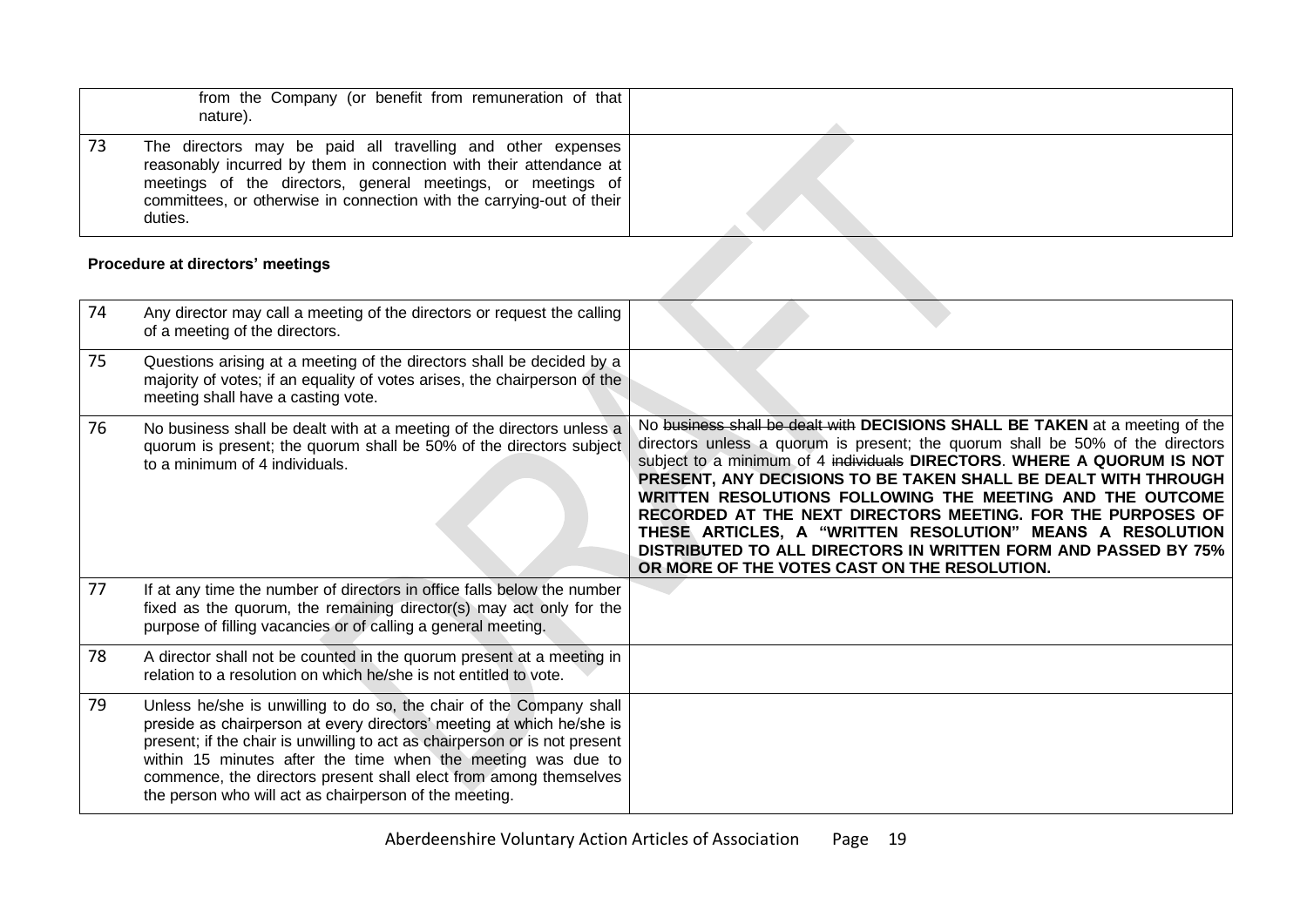| 80 | The directors may, at their discretion, allow any person who they<br>reasonably consider appropriate, to attend and speak at any meeting<br>of the directors; for the avoidance of doubt, any such person who is  <br>invited to attend a directors' meeting shall not be entitled to vote. |                                                                                                                               |
|----|---------------------------------------------------------------------------------------------------------------------------------------------------------------------------------------------------------------------------------------------------------------------------------------------|-------------------------------------------------------------------------------------------------------------------------------|
| 81 | Meetings may be held by telephone conference, video conference or<br>other electronic means as appropriate.                                                                                                                                                                                 | <b>DIRECTORS'</b> meetings may be held by telephone conference, video conference or<br>other electronic means as appropriate. |

### **Conduct of directors**

| 82 | Each of the directors shall, in exercising his/her functions as a<br>director of the Company, act in the interests of the Company; and, in<br>particular, must                                                                                              |  |
|----|-------------------------------------------------------------------------------------------------------------------------------------------------------------------------------------------------------------------------------------------------------------|--|
|    | (a) seek, in good faith, to ensure that the Company acts in a<br>manner which is in accordance with its objects.                                                                                                                                            |  |
|    | (b) act with the care and diligence which it is reasonable to<br>expect of a person who is managing the affairs of another<br>person                                                                                                                        |  |
|    | in circumstances giving rise to the possibility of a conflict of<br>(C)<br>interest of interest between the Company and any other party                                                                                                                     |  |
|    | put the interests of the Company before that of the<br>other party, in taking decisions as a director                                                                                                                                                       |  |
|    | where any other duty prevents him/her from doing<br>II.<br>so, disclose the conflicting interest to the Company<br>and refrain from participating in any discussions or<br>decisions involving the other directors with regard<br>to the matter in question |  |
|    | comply with the Company's code of conduct at all times<br>(d)                                                                                                                                                                                               |  |
|    | (e) ensure that the Company complies with any direction,<br>requirement, notice or duty imposed on it by the Act and the<br>2005 Act.                                                                                                                       |  |

### <span id="page-19-0"></span>**Delegation to sub-committees**

<span id="page-19-1"></span>83 The directors may delegate any of their powers to any sub-committee The directors may delegate any of their powers to: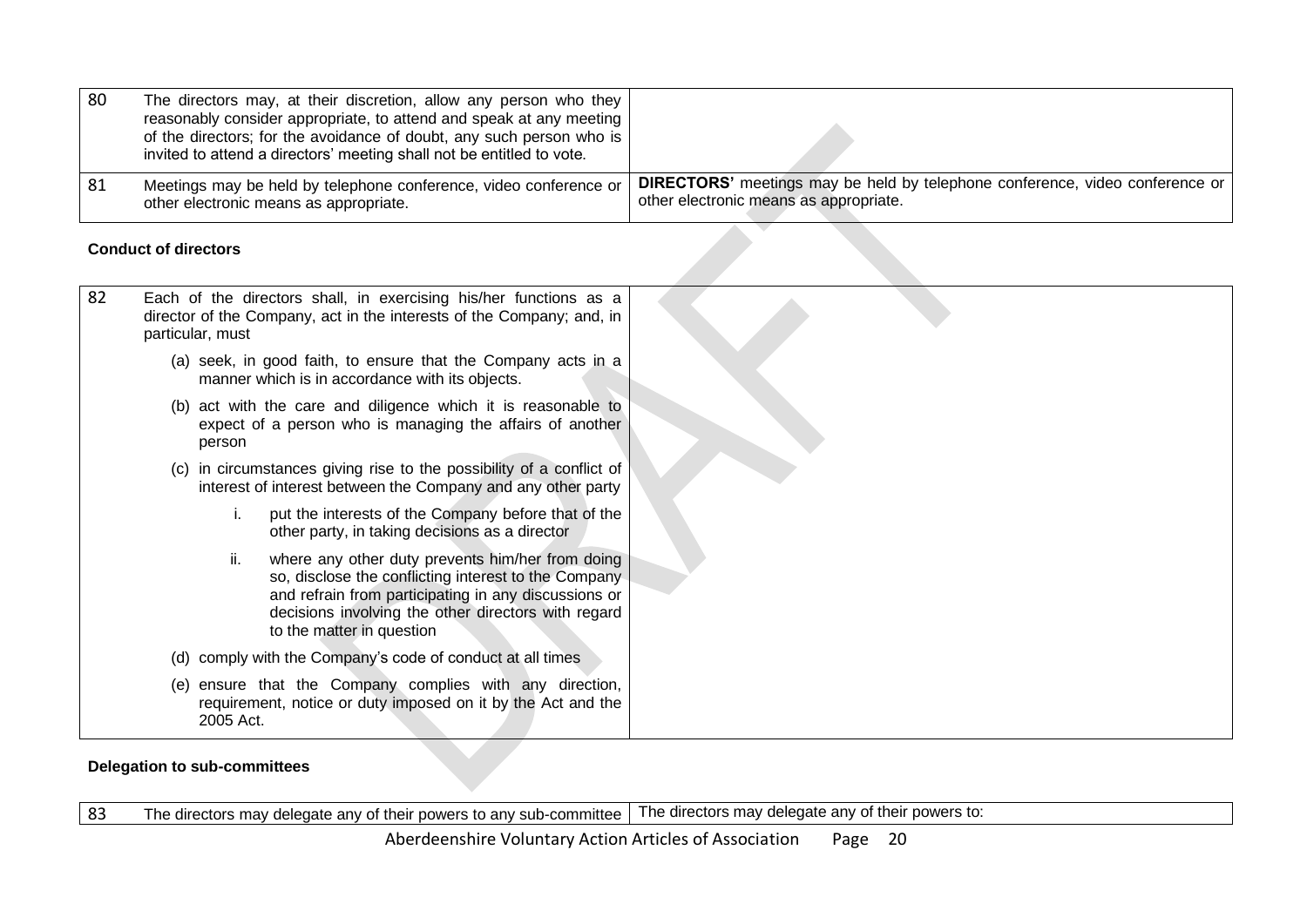|    | <b>Operation of bank accounts</b>                                                                                                                                                                                                                        |                                                                                                                                                                                                                                                                                                                                                    |
|----|----------------------------------------------------------------------------------------------------------------------------------------------------------------------------------------------------------------------------------------------------------|----------------------------------------------------------------------------------------------------------------------------------------------------------------------------------------------------------------------------------------------------------------------------------------------------------------------------------------------------|
| 85 | The rules of procedure for any sub-committee shall be as prescribed<br>by the directors. Final decision-making shall always rest with the<br>board of directors.                                                                                         |                                                                                                                                                                                                                                                                                                                                                    |
| 84 | Any delegation of powers under article 83 is subject to such<br>conditions as the directors may impose and may be revoked or<br>altered.                                                                                                                 |                                                                                                                                                                                                                                                                                                                                                    |
|    | consisting of one or more directors and such other persons (if any) as<br>the directors may determine; they may also delegate to the chair of<br>the Company (or the holder of any other post) such of their powers<br>as they may consider appropriate. | (a) any sub-committee consisting of one TWO or more directors and such other<br>persons (if any) as the directors may determine; they may also delegate to<br>(b) the chairPERSON of the Company (or the holder of any other post) such of their<br>powers as they may consider appropriate;<br>(c) ANY EMPLOYEE OR REPRESENTATIVE OF THE COMPANY. |

### **Operation of bank accounts**

<span id="page-20-0"></span>

| 86 | Any bank account or other account operated on behalf of the<br>Company by a financial institution in which any part of the assets of<br>the Company is deposited shall be operated by the directors and<br>shall indicate the name of the Company. All cheques and orders for<br>the payment of money from such an account shall be signed by two<br>signatories authorised for this purpose by the directors in accordance<br>with the financial regulations of the Company and the terms of any<br>mandates with the Company's bankers.                                                                       |  |
|----|-----------------------------------------------------------------------------------------------------------------------------------------------------------------------------------------------------------------------------------------------------------------------------------------------------------------------------------------------------------------------------------------------------------------------------------------------------------------------------------------------------------------------------------------------------------------------------------------------------------------|--|
| 87 | The Company may, subject to ensuring sufficient safeguards in terms<br>of computer security and password management protocols, operate<br>any or all of its bank accounts by electronic means. Authorised use<br>of any such systems will be determined and reviewed by the<br>directors.                                                                                                                                                                                                                                                                                                                       |  |
| 88 | No two signatories to the bank account may be connected. The<br>Charities and Trustee Investment (Scotland) Act 2005 defines<br>"connected" as:<br>"Any person to whom the [signatory] is married, is the civil partner of<br>the [signatory] or with whom the [signatory] is living as husband and<br>wife or, where the [signatory] and the other person are of the same<br>sex, in an equivalent relationship.<br>Any child, parent, grandchild, grandparent, brother or sister of the<br>[signatory] (and any spouse of any such person)<br>For the purposes of the above, a person who is another person's |  |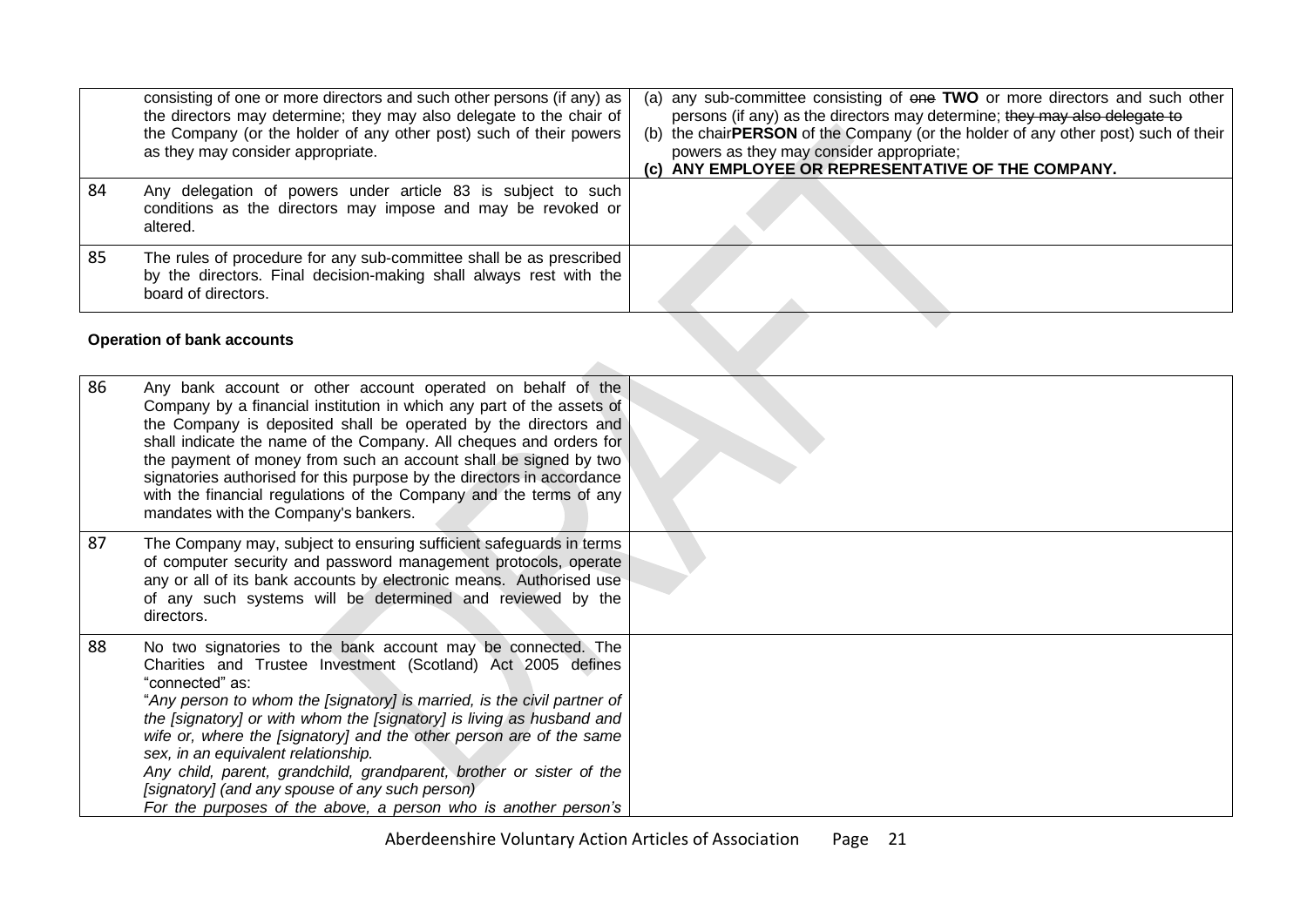| stepchild or brought up or treated by another person as if the person  <br>were a child of the other person, is to be treated as that other<br>person's child." |  |
|-----------------------------------------------------------------------------------------------------------------------------------------------------------------|--|
| iecretarv                                                                                                                                                       |  |

### **Secretary**

| 89 | The directors may from time to time appoint a company secretary,<br>and on the basis that the term of the appointment, the remuneration<br>(if any) payable to the company secretary, and the such conditions of<br>appointment shall be as determined by the directors. |  |
|----|--------------------------------------------------------------------------------------------------------------------------------------------------------------------------------------------------------------------------------------------------------------------------|--|
| 90 | The company secretary may be a director or an employee of the<br>Company or any other person considered appropriate by the<br>directors.                                                                                                                                 |  |
| 91 | The company secretary may be removed by them at any time.                                                                                                                                                                                                                |  |
|    | <b>Accounts, Minutes and Record Keeping</b>                                                                                                                                                                                                                              |  |

#### **Accounts, Minutes and Record Keeping**

<span id="page-21-1"></span><span id="page-21-0"></span>

| 92 | The directors shall ensure that accurate and complete records are<br>kept of all general meetings of the Company, meetings of the<br>directors and meetings of any sub-committee of the directors. Said<br>records shall, inter alia, record those present for some or all of the<br>meeting, the decisions taken at that meeting and (as far as possible)<br>shall be signed by the chairperson of the meeting which approves the<br>minutes. |  |
|----|------------------------------------------------------------------------------------------------------------------------------------------------------------------------------------------------------------------------------------------------------------------------------------------------------------------------------------------------------------------------------------------------------------------------------------------------|--|
| 93 | The directors shall ensure that proper accounting records are<br>maintained and annual accounts prepared in accordance with all<br>applicable statutory requirements.                                                                                                                                                                                                                                                                          |  |
| 94 | Where the Company is required by law to have its annual accounts<br>audited, the directors shall ensure that an audit is carried out by a<br>qualified auditor. Where no audit is required by law, the directors<br>shall ensure that the annual accounts are independently examined.                                                                                                                                                          |  |
| 95 | The directors shall prepare annual accounts, complying with all<br>relevant statutory requirements; if an audit is required under any<br>statutory provisions or if they otherwise think fit, they shall ensure<br>that an audit of such accounts is carried out by a qualified auditor.                                                                                                                                                       |  |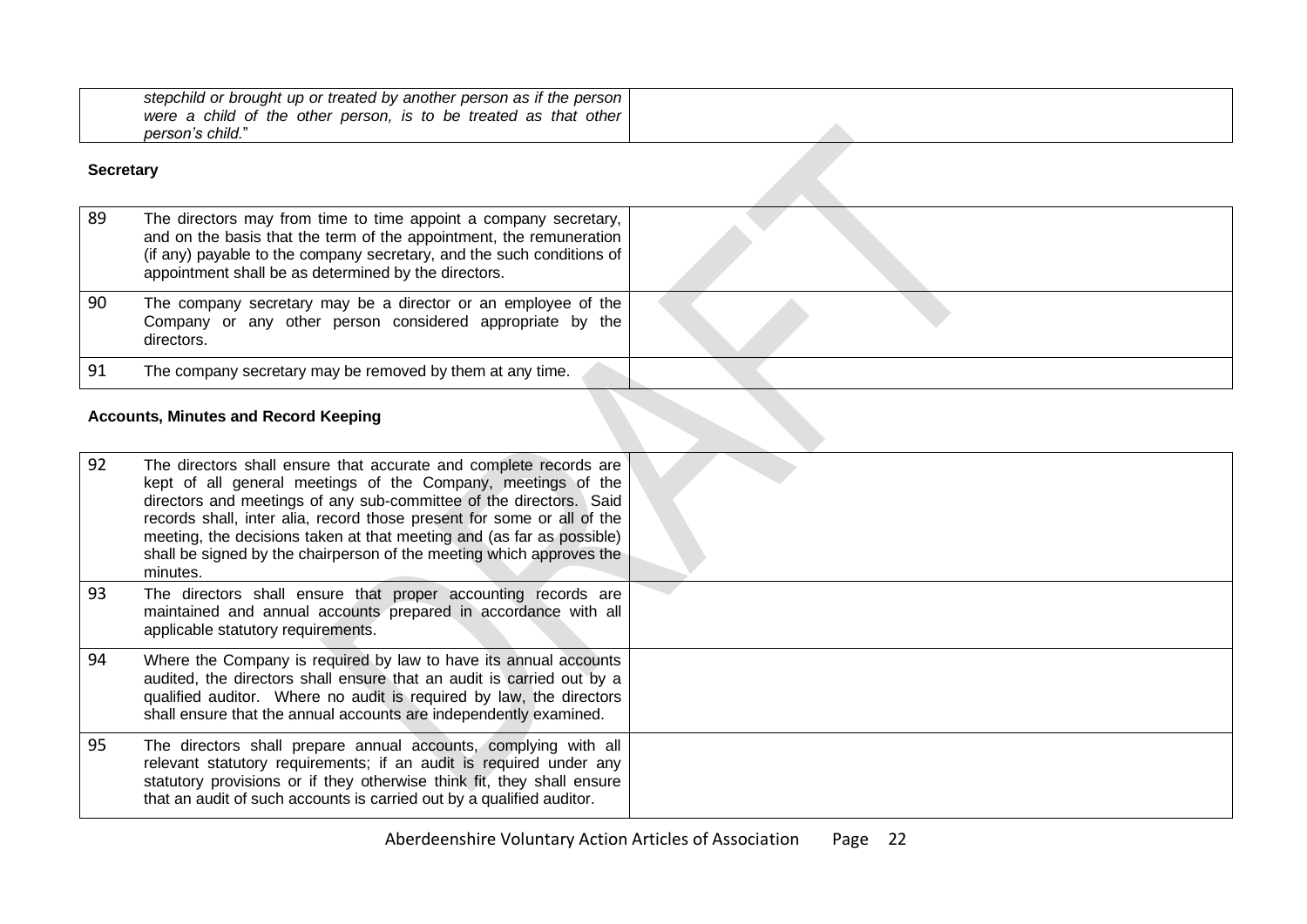| - 96 | No member shall (unless he/she is a director) have any right of    |  |
|------|--------------------------------------------------------------------|--|
|      | inspecting any accounting or other records, or any document of the |  |
|      | Company, except as conferred by statute or as authorised by the    |  |
|      | directors or by ordinary resolution of the Company.                |  |
|      |                                                                    |  |

#### **Notices**

| 97 | Any notice which requires to be given to a member under these<br>articles shall be given either in writing or by electronic means; such a<br>notice may be given personally to the member or be sent by post in a<br>pre-paid envelope addressed to the member at the address last<br>intimated by him/her to the Company or (in the case of a member<br>who has notified the Company of an address to be used for the<br>purpose of electronic communications) may be given to the member<br>by electronic means. |                                                                                                                                                                                                                                                                                                                                                                                                                                                              |
|----|--------------------------------------------------------------------------------------------------------------------------------------------------------------------------------------------------------------------------------------------------------------------------------------------------------------------------------------------------------------------------------------------------------------------------------------------------------------------------------------------------------------------|--------------------------------------------------------------------------------------------------------------------------------------------------------------------------------------------------------------------------------------------------------------------------------------------------------------------------------------------------------------------------------------------------------------------------------------------------------------|
| 98 | Any notice, if sent by post, shall be deemed to have been given at<br>the expiry of 48 hours after posting; for the purpose of proving that<br>any notice was given, it shall be sufficient to prove that the envelope<br>containing the notice was properly addressed and posted.                                                                                                                                                                                                                                 |                                                                                                                                                                                                                                                                                                                                                                                                                                                              |
| 99 | Any notice sent by electronic means shall be deemed to have been<br>given at the expiry of 24 hours after it is sent; for the purpose of<br>proving that any notice sent by electronic means was indeed sent, it<br>shall be sufficient to provide any of the evidence referred to in the<br>relevant guidance issued from time to time by the Chartered Institute<br>of Secretaries and Administrators.                                                                                                           | Any notice sent by electronic means shall be deemed to have been given at the<br>expiry of 24 hours after it is sent; for the purpose of proving that any notice sent by<br>electronic means was indeed sent, it shall be sufficient to provide any of the evidence<br>referred to in the relevant guidance issued from time to time by the Chartered<br>Institute of Secretaries and Administrators CHARTERED GOVERNANCE<br><b>INSTITUTE OR EQUIVALENT.</b> |

# <span id="page-22-0"></span>**Winding-up**

<span id="page-22-1"></span>

| 100 | If on the winding-up of the Company any property remains after<br>satisfaction of all the Company's debts and liabilities, such property<br>shall not be paid to or distributed among the members of the<br>Company; that property shall instead by transferred to some other<br>charity or charities (whether incorporated or unincorporated) whose<br>objects are similar (wholly or in part) to the objects of the Company. |  |
|-----|--------------------------------------------------------------------------------------------------------------------------------------------------------------------------------------------------------------------------------------------------------------------------------------------------------------------------------------------------------------------------------------------------------------------------------|--|
| 101 | The charity or charities to which property is transferred under article<br>86 shall be determined by the members of the Company at or before<br>the time of dissolution or failing such determination, by such court as                                                                                                                                                                                                        |  |

- 7